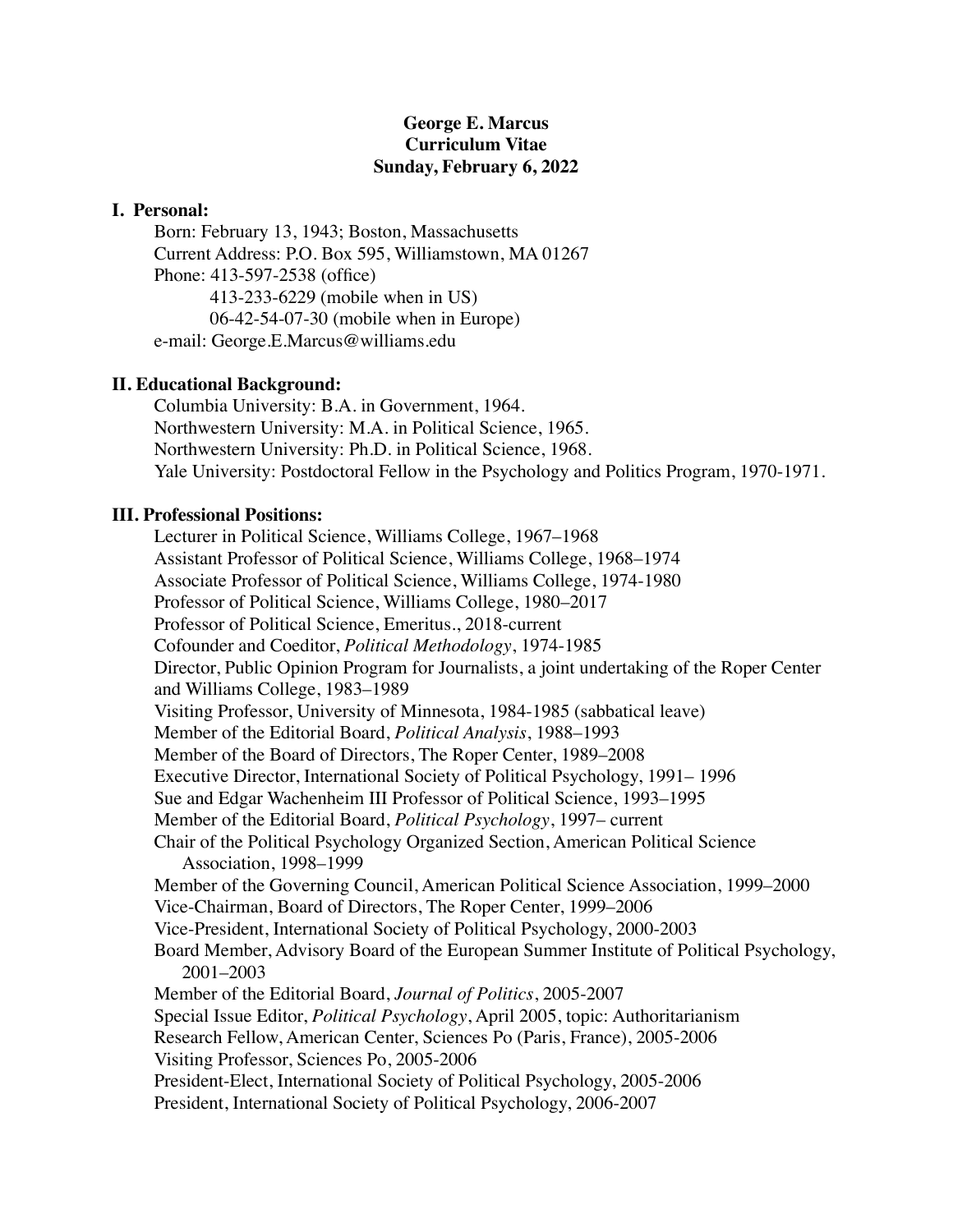Chairman, Board of Directors, The Roper Center, 2006-2008 National Science Foundation, Political Science Panel, 2007-2008 Past President, International Society of Political Psychology, 2007-2008 Member, Midwest Political Science Association Nominations Committee, 2008 Councillor, International Society of Political Psychology, 2010-2015 Visiting Professor, Sciences Po, spring semester, 2013 Member of the Editorial Board, Journal of Philosophy of Emotion, 2016 - Current Director, Society of Philosophy of Emotion, 2017 - Current

## **IV. Books:**

1. John L. Sullivan, Jim Piereson and George E. Marcus, *Political Tolerance and American Democracy,* 1982. Chicago University Press (Midway reprint, 1989; paperback edition published in 1993).

Awarded the Philip Converse Award in 2006 as the outstanding book in the field of elections, public opinion, and voting behavior, published five years or more ago by the APSA Organized Section on Elections, Public Opinion and Voting Behavior.

- 2. George E. Marcus and Russell L. Hanson (Eds.), *Reconsidering The Democratic Public*, 1993. Penn State University Press.
- 3. George E. Marcus, John L. Sullivan, Elizabeth Theiss-Morse, and Sandra Wood, *With Malice Toward Some: How People Make Civil Liberties Judgments,* 1995. Cambridge University Press.

Selected as the best book published in 1995 in the field of political psychology by the Political Psychology Section of the American Political Science Association.

- 4. George E. Marcus, W. Russell Neuman, and Michael MacKuen, *Affective Intelligence and Political Judgment,* 2000. University of Chicago Press. Selected Chapters reprinted in Lavine, Howard. 2010. *Political Psychology*. London: Thousand Oaks, CA: SAGE Publications.
- 5. George E. Marcus, *The Sentimental Citizen: Emotion in Democratic Politics*. 2002. Penn State University Press.

Winner 2002 *Choice* Outstanding Academic Book. Translated and published in France as *Le Citoyen Sentimental* by Les Editions de Sciences Po, 2008.

- 6. W. Russell Neuman, George E. Marcus, Ann Crigler, and Michael MacKuen (Eds.). *The Affect Effect: The Political Dynamics Of Feeling And Thinking,* 2007. The University of Chicago Press.
- 7. *Political Psychology: Neuroscience, Genetics and Politics,* 2013 Oxford University Press.
- 8. Stanley Feldman, Leonie Huddy, and George E. Marcus, *Going to War in Iraq: When the Press and Citizens Matter*, 2015 The University of Chicago Press.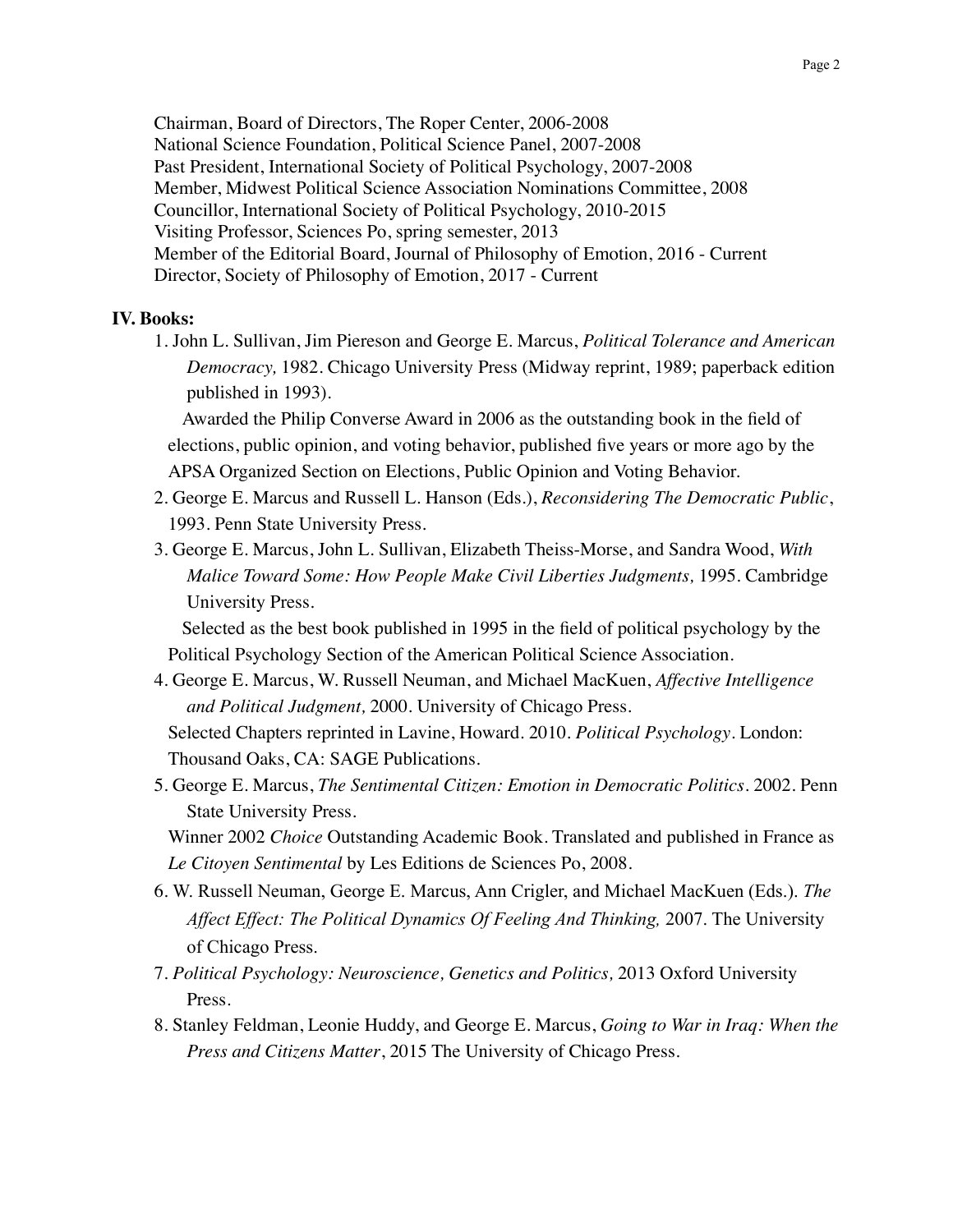# **V. Published Articles:**

- 1. George E. Marcus, "Psychopathology and Political Recruitment," *Journal of Politics*, November 1969.
- 2. George E. Marcus, David L. Tabb and John L. Sullivan, "The Application of Individual Differences Scaling to the Measurement of Political Ideologies," *American Journal of Political Science*, May 1974.
- 3. Thomas Jackson and George E. Marcus, "Political Competence and Ideological Constraint," *Social Science Research*, vol. 4, 1975.
- 4. John L. Sullivan, George E. Marcus and Dan Minns, "The Development of Political Ideology: Some Empirical Findings," *Youth & Society*, December 1975.
- 5. John L. Sullivan, Jim Piereson and George E. Marcus, "Ideological Constraint in the Mass Public: A Methodological Critique and Some New Findings," *American Journal of Political Science*, May 1978.

Reprinted in Richard Niemi and Herbert Weisberg (Eds.), *Classics in Voting Behavior* (Washington, DC: Congressional Quarterly Press, 1992).

Reprinted in Donald R. Kinder and Thomas R. Palfrey (Eds.), *Experimental Foundations of Political Science* (Ann Arbor: University of Michigan Press, 1993).

6. John L. Sullivan, George E. Marcus, Jim Piereson and Stanley Feldman, "The Development of Political Tolerance: The Impact of Social Class, Personality and Cognition," *International Journal of Political Education*, 2, Spring 1979. Reprinted as "Die Entwicklund politischer Toleranz," in *Politische sozialisation in entwicken Industriegesellschaften, Schriftenreihe der Bundeszentrale fur politische* 

*Bildung*, 132 (1979), pp. 69-96.

- 7. John L. Sullivan, Jim Piereson, George E. Marcus and Stanley Feldman, "The More Things Change, the More They Stay the Same: The Stability of Mass Belief Systems," *American Journal of Political Science*, February 1979.
- 8. John L. Sullivan, Jim Piereson and George E. Marcus, "Political Intolerance: The Illusion of Progress," *Psychology Today*, February 1979.
- 9. John L. Sullivan, Jim Piereson and George E. Marcus, "An Alternative Conceptualization of Political Tolerance: Illusory Increases 1950's - 1970's," *American Political Science Review*, September 1979.

Reprinted in Terrel L. Rhodes, Theodore S. Arrington, and Robert J. Mundt (Eds.), *Applied Political Inquiry* (Latham, MD: University Press of America, 1983), pp. 8-38. Reprinted in Donald R. Kinder and Thomas R. Palfrey (eds.), *Experimental Foundations of Political Science* (Ann Arbor: University of Michigan Press, 1993), pp. 79-96.

10. Jim Piereson, John L. Sullivan and George E. Marcus, "Reply," *American Political Science Review*, September 1980.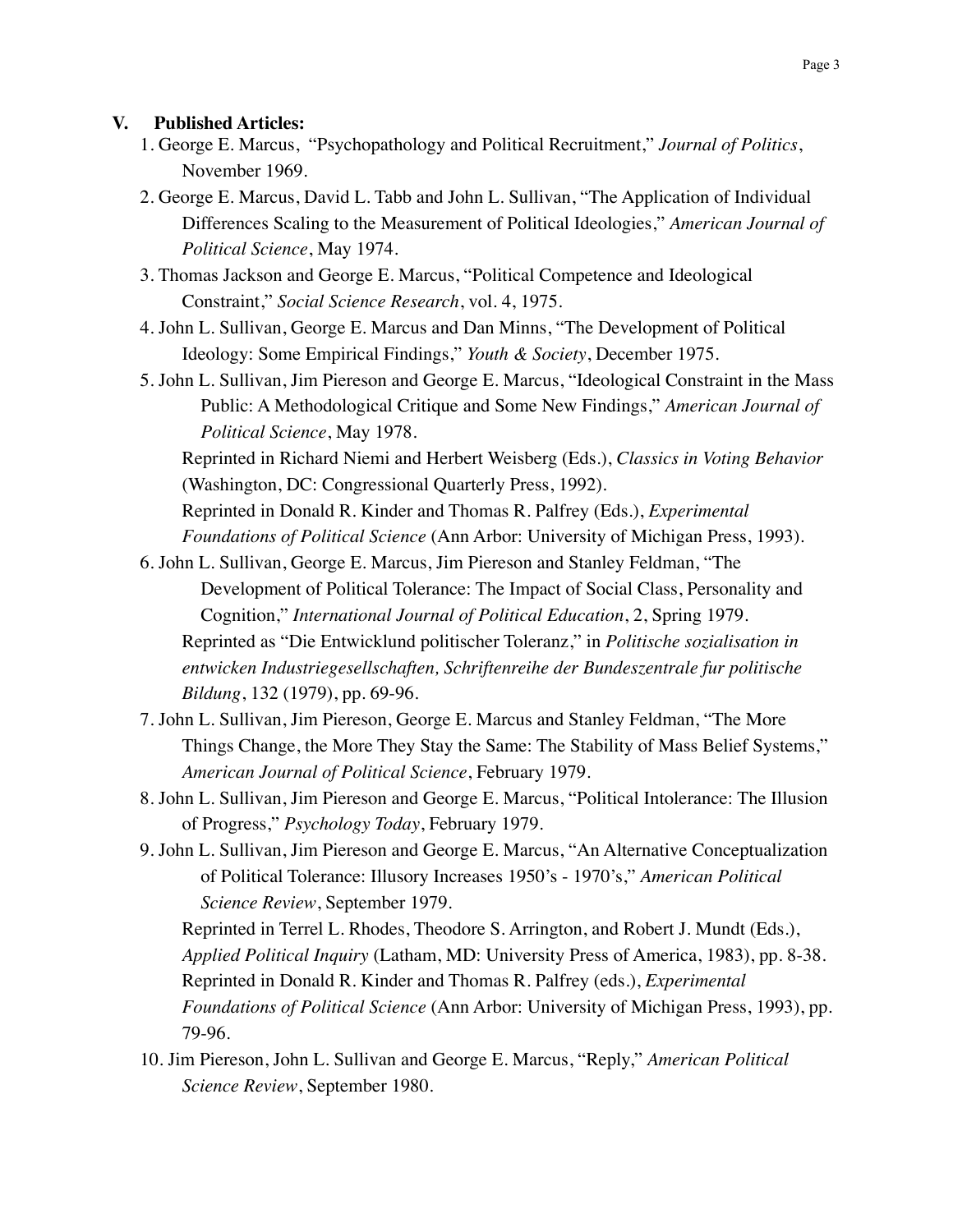- 11. George E. Marcus, John L. Sullivan and Jim Piereson, "Rural-Urban Differences in Tolerance: Confounding Problems of Conceptualization and Measurement," *Rural Sociology*, September 1980.
- 12. John L. Sullivan, George E. Marcus, Stanley Feldman and Jim Piereson, "The Sources of Political Tolerance: A Multivariate Analysis," *American Political Science Review*, March 1981. Reprinted in W. Phillips Shively (Ed.), *The Research Experience in Political Science*

(Peacock Publishers, 1984), pp. 9-35.

- 13. George E. Marcus, John L. Sullivan, Stanley Feldman and Jim Piereson, "Reply," *American Political Science Review*, December 1981.
- 14. Richard Krouse and George E. Marcus, "Electoral Studies and Democratic Theory Reconsidered," *Political Behavior*, Vol. 6, 1984.
- 15. George E. Marcus, "Democratic Theories and the Study of Public Opinion," *Polity*, Fall, 1988.
- 16. John L. Sullivan and George E. Marcus, "A Note On 'Trends in Political Tolerance'," *Public Opinion Quarterly*, Vol. 52, 1988.
- 17. George E. Marcus, "The Structure of Emotional Response: 1984 Presidential Candidates," *American Political Science Review*, 82(3), September, 1988.
- 18. George E. Marcus, "Emotions and Politics: Hot Cognitions and the Rediscovery of Passion," *Social Science Information*," 30, July, 1991.
- 19. George E. Marcus and Michael MacKuen, "Anxiety, Enthusiasm and the Vote: The Emotional Underpinnings of Learning and Involvement during Presidential Campaigns." *American Political Science Review*, 87(3), September, 1993. Reprinted in John T. Jost and Jim Sidanius (Eds.), *Political Psychology: Key Readings* (Psychology Press/Taylor & Francis Group, 2003). Reprinted in Kai Arzheimer and Jocelyn Evans (Eds.), *Electoral Behavior* (Sage Publications, London, 2008).
- 20. George E. Marcus, Michael MacKuen, and W. Russell Neuman, "Mining Emotion," *The Political Psychologist*, 3(1), 1998.
- 21. George E. Marcus, Sandra L. Wood, and Elisabeth Theiss-Morse, "Linking Neuroscience to Political Intolerance and Political Judgment," *Politics and the Life Sciences*, 17(2), 1998.
- 22. George E. Marcus, John L. Sullivan, Elisabeth Theiss-Morse, and Daniel Stevens, "The Emotional Foundation of Political Cognition: The Impact of Extrinsic Anxiety on the Formation of Political Tolerance Judgments," *Political Psychology*, 26(6), 2005.
- 23. Jennifer Wolak and George E. Marcus, "Personality and Emotional Response: Strategic and Tactical Responses to Changing Political Circumstances," *The Annals of the American Academy of Political and Social Science*. 614(1), 2007.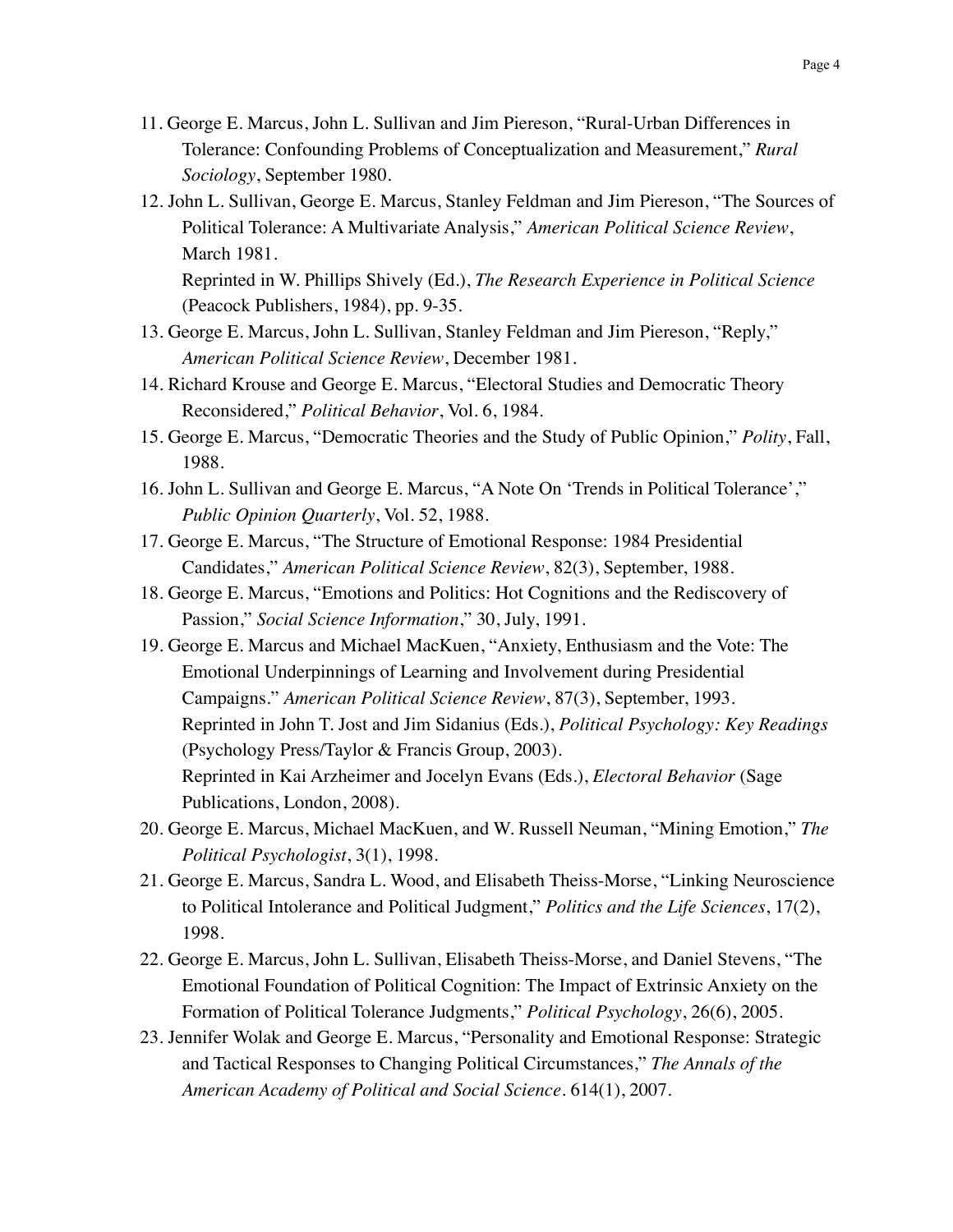- 24. George E. Marcus, "Presidential Address: Blinded by the Light: Aspiration and Inspiration in Political Psychology," *Political Psychology*, 29(3), 2008.
- 25. George E. Marcus, "Different Situations, Different Responses: Threat, Partisanship, Risk, and Deliberation," *Critical Review*, 20(1-2), 2008.
- 26. MacKuen, Michael, Jennifer Wolak, Luke Keele, and George E. Marcus. "Civic Engagements: Resolute Partisanship or Reflective Deliberation," *American Journal of Political Science*, 54(2), 2010.
- 26. George E. Marcus, Michael MacKuen, and W. Russell Neuman, "Parsimony and Complexity: Developing and Testing Theories of Affective Intelligence." *Political Psychology*, 32(2), 323-336, 2011.
- 27. Stanley Feldman, Leonie Huddy and George E. Marcus, "The Limits of Elite Influence on Public Opinion." *Critical Review*, 24(4), 489-503, 2012.
- 28. George E. Marcus, "What's that you say?", *Perspectives on Politics*, 11(2), 492-494, 2013.
- 29. Marcus, G. E., Neuman, W. R., & MacKuen, M. B. (2017). Measuring Emotional Response: Comparing Alternative Approaches to Measurement. Political Science Research and Methods, 5(4), 733-754.
- 31. Neuman, W. Russell, George E. Marcus, and Michael B. MacKuen. 2018. "Hardwired for News: Affective Intelligence and Political Attention." *Journal of Broadcasting & Electronic Media* 62(4): 614–35
- 32. Pavlos Vasilopoulos, George E. Marcus, and Martial Foucault, "Emotional Responses to the Charlie Hebdo Attacks: Solving the Authoritarianism Puzzle." *Political Psychology*, 39(3), 557-575, 2018.
- 33. Pavlos Vasilopoulos, George E. Marcus, Nicholas Valentino, and Martial Foucault. 2019. "Fear, Anger and Voting for the Far right: Evidence from the November 13, 2015 Paris Terror Attacks," Political Psychology. 40(4), 679-696. Wiley Top Cited Paper, 2019-2020.
- 34. George E. Marcus, "How Affective Intelligence Theory Can Help Us Understand Politics." Emotion Research, access: [http://emotionresearcher.com/how-affective](http://emotionresearcher.com/how-affective-intelligence-theory-can-help-us-understand-politics/)[intelligence-theory-can-help-us-understand-politics/. 2017.](http://emotionresearcher.com/how-affective-intelligence-theory-can-help-us-understand-politics/)
- 35. George E. Marcus, Nicholas Valentino, Pavlos Vasilopoulos, and Martial Foucault. 2019. "Applying the Theory of Affective Intelligence to Support for Authoritarian Policies and Parties". *Advances in Political Psychology*, 40(S1), 109-139. Most downloaded paper, 2018-2019, *Political Psychology*.
- 36, Pavlos Vasilopoulos, George E. Marcus, Nicholas Valentino, and Martial Foucault. 2019 "Anger Mediates the Effects of Fear on Support for the Far Right—A Rejoinder". *Political Psychology. 40(4),* 713-717*.*
- 37. George E. Marcus, "How Fear and Anger Impact Democracy." *Democracy Papers,*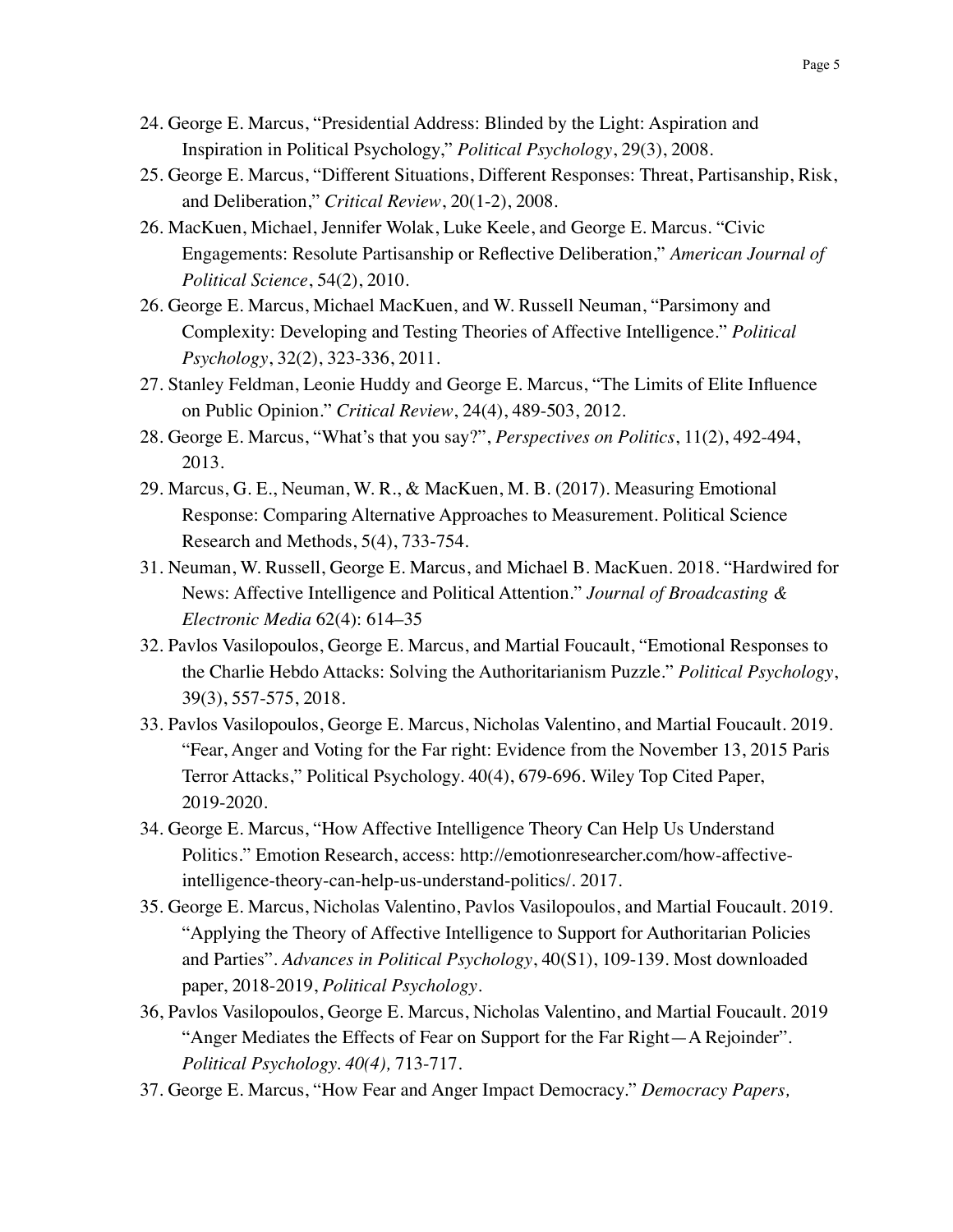2019. <https://items.ssrc.org/how-fear-and-anger-impact-democracy/>

- 38. George E. Marcus; Pavlos Vasilopoulos; Haley McAvay, "The Differing Roles of Anger and Fear on the Influence of Political Geography on Support for Radical Candidates in the 2017 French National Elections" Under journal review.
- 39. George E. Marcus. 2022. "Hidden Affections: Presumptions that Continue to Misshape The Measurement of Emotion." *Advances in Politics and Economics,* 5(1). 73-98.

## **VI. Published Essays and Chapters:**

- 1. Jim Piereson, John L. Sullivan and George E. Marcus, "Political Tolerance: An Overview and Some New Findings." Chapter in *The Electorate Reconsidered*, John C. Pierce and John L. Sullivan (Eds.), Sage Publications, 1980.
- 2. George E. Marcus and Wendy Rahn, "Emotions and Democratic Politics." Chapter in *Research in Micropolitics*, Volume 3, Samuel Long (Ed.), JAI Press, 1990.
- 3. Elizabeth Theiss-Morse, George E. Marcus, and John L. Sullivan, "Passion and Reason in Political Life: The Organization of Affect and Cognition and Political Tolerance." Chapter in *Reconsidering the Democratic Public*, George E. Marcus and Russell Hanson (Eds.), 1993. Penn State University Press.
- 4. George E. Marcus, "Tolerance." Entry in *A Companion to American Political Thought*, Richard Fox and James Kloppenberg (Eds.), 1995, Blackwell Publishers.
- 5. George E. Marcus, W. Russell Neuman, Michael MacKuen, and John L. Sullivan, "Dynamic Models of Emotional Response: The Multiple Roles of Affect in Politics." Chapter in *Research in Micropolitics*. Volume 5. Michael Delli-Carpini, Leonie Huddy, Robert Shapiro and (Eds.), JAI Press, 1996.
- 6. George E. Marcus, "Emotions in Politics." Chapter in Annual Review of Political Science, Nelson Polsby (Ed.), *Annual Reviews*, 2000.
- 7. George E. Marcus and Michael MacKuen, "Emotions and Politics: The Dynamic Functions of Emotionality." Chapter in *Citizens and Politics: Perspectives from Political Psychology*, Jim Kuklinski (Ed.), Cambridge University Press, 2001.
- 8. George E. Marcus. "The Enduring Dilemma of Political Tolerance in American Political History." Chapter in *The State of Democracy in America*, William Crotty (Ed.), Georgetown University Press, 2001.
- 9. George E. Marcus, "Political Psychology: A Personal View." Chapter in *Political Psychology*, Kristen Monroe, Editor, Lawrence Erlbaum, 2001.
- 10. George E. Marcus, "The Psychology of Emotion and Politics." Chapter 6 in *Handbook of Political Psychology*, Leonie Huddy, David Sears, and Robert Jervis (Eds.), Oxford University Press, 2003.
- 11. George E. Marcus, Michael MacKuen, Jennifer Wolak, and Luke Keele, "The Measure and Mismeasure of Emotion." Chapter in *Feeling Politics: Emotion in Information*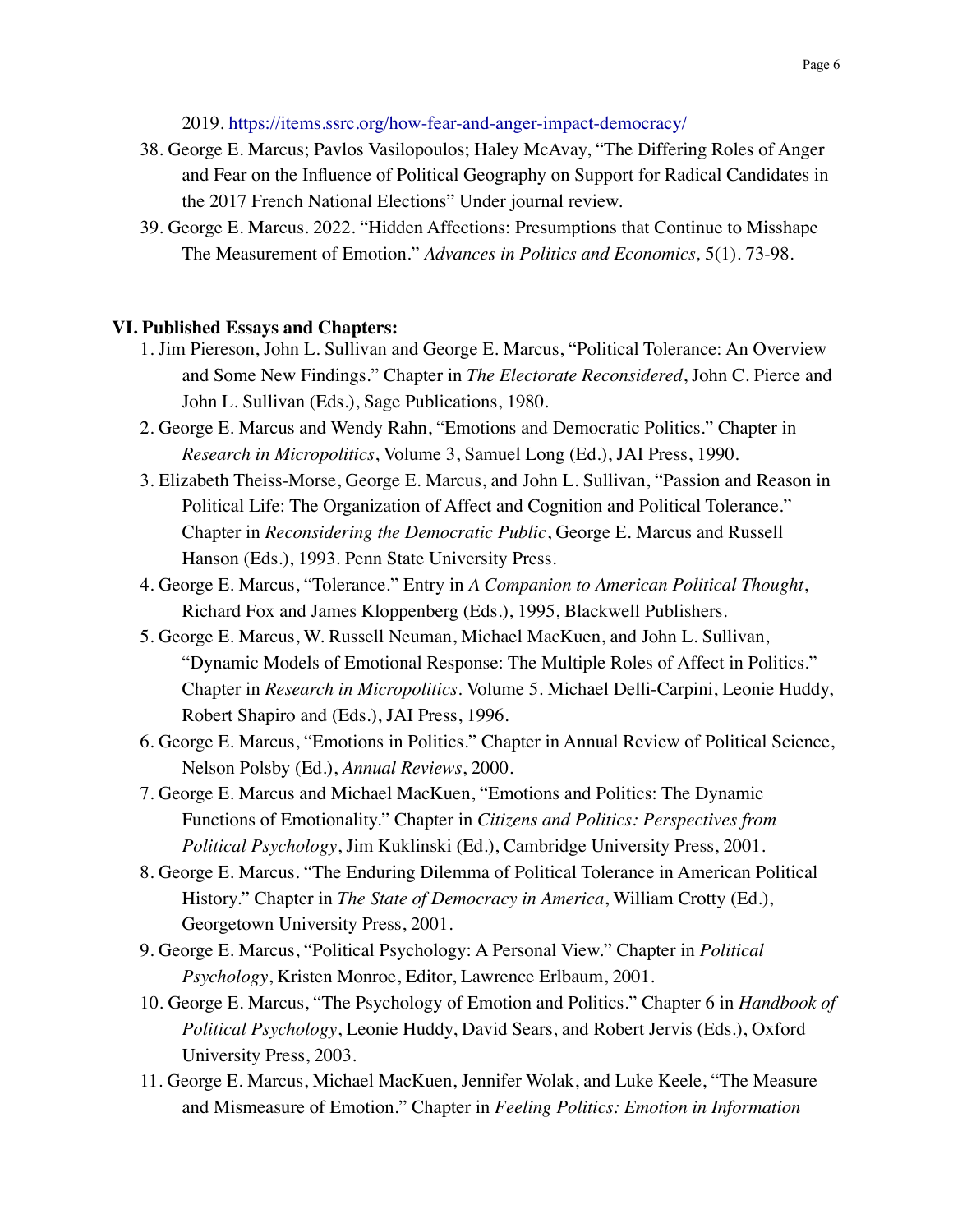*Processing*, David Redlask (Ed.), Palgrave Macmillan, 2006.

- 12. Michael B. MacKuen, George E. Marcus, W. Russell Neuman, and Luke Keele, "The Third Way: Affective Intelligence and the Depiction of American Democracy." Chapter in *The Affect Effect: The Political Dynamics Of Feeling And Thinking*, W. Russell Neuman, George E. Marcus, Ann Crigler, and Michael MacKuen (Eds.) The University of Chicago Press (2007).
- 13. W. Russell Neuman, George E. Marcus, Ann N. Crigler, and Michael MacKuen, "Changing the View: Emotion, Reason, and Politics." Chapter in *The Affect Effect: The Political Dynamics Of Feeling And Thinking*, W. Russell Neuman, George E. Marcus, Ann Crigler, and Michael MacKuen (Eds.) The University of Chicago Press (2007).
- 14. George E. Marcus, "What has Political Psychology to Offer Regarding Democratic Citizenship?" Chapter in *Political Psychology of Democratic Citizenship*, Eugene Borgida, Christopher M. Federico, and John L. Sullivan (Eds.), Cambridge University Press (2009).
- 15. Brader, Ted, George E. Marcus, and Krystin L. Miller. "Emotion and Public Opinion." Chapter in *Oxford Handbook of American Public Opinion and the Media*, ed. Robert Y. Shapiro, and Lawrence R. Jacobs. Oxford: Oxford University Press. 2011.
- 16. George E. Marcus, 2012. "Reason, Passion, and Democratic Politics: Old Conceptions New Understandings - New Possibilities." In *Nomos LIII: Passions and Emotions*, ed. James E. Fleming. New York: New York University Press.
- 17. George E. Marcus and Ted Brader. "The Psychology of Emotion and Politics." Chapter in *Oxford Handbook of Political Psychology, 2nd Edition*, Leonie Huddy, David Sears, and Jack Levy (Eds.), Oxford University Press, 2013.
- 18. George E. Marcus. "The Theory of Affective Intelligence and Liberal Politics." In *Emotions in Politics: the Affect Dimension in Political Tension*, ed. Nicolas Demertzis. Palgrave Macmillan. 2013.
- 19. George E. Marcus, "The Place of Emotion in International Research." e-International Relations, October 2, 2013. [http://www.e-ir.info/2013/10/02/the-place-of-emotion-in](http://www.e-ir.info/2013/10/02/the-place-of-emotion-in-international-relations-scholarship/)[international-relations-scholarship/](http://www.e-ir.info/2013/10/02/the-place-of-emotion-in-international-relations-scholarship/)
- 20. George E. Marcus and Pavlos Vasilopoulos, "Deux voies vers la droite enjeux, émotions et vote FN", chapter for a Feschrift for Nonna Mayer, *Sociologie plurielle des comportements politiques*, Olivier Fillieule, Florence Haegel, Camille Hamidi, Vincent Tiberj (eds.), Les Editions de Sciences Po, 2017.
- 21. George E. Marcus, "Unravelling the Complexities of Political Tolerance", chapter for a Feschrift for John L. Sullivan, *At the Forefront of Political Psychology: Essays in Honor of John L. Sullivan,* Eugene Borgida, Christopher Federico, & Joanne Miller (Eds.), Routledge, 2020.
- 22. Marcus, G. E. (2021). "The Rise of Populism: The politics of justice, anger, and grievance". In J. Forgas, B. Crano, & K. Fiedler (Eds.), *The Psychology of Populism*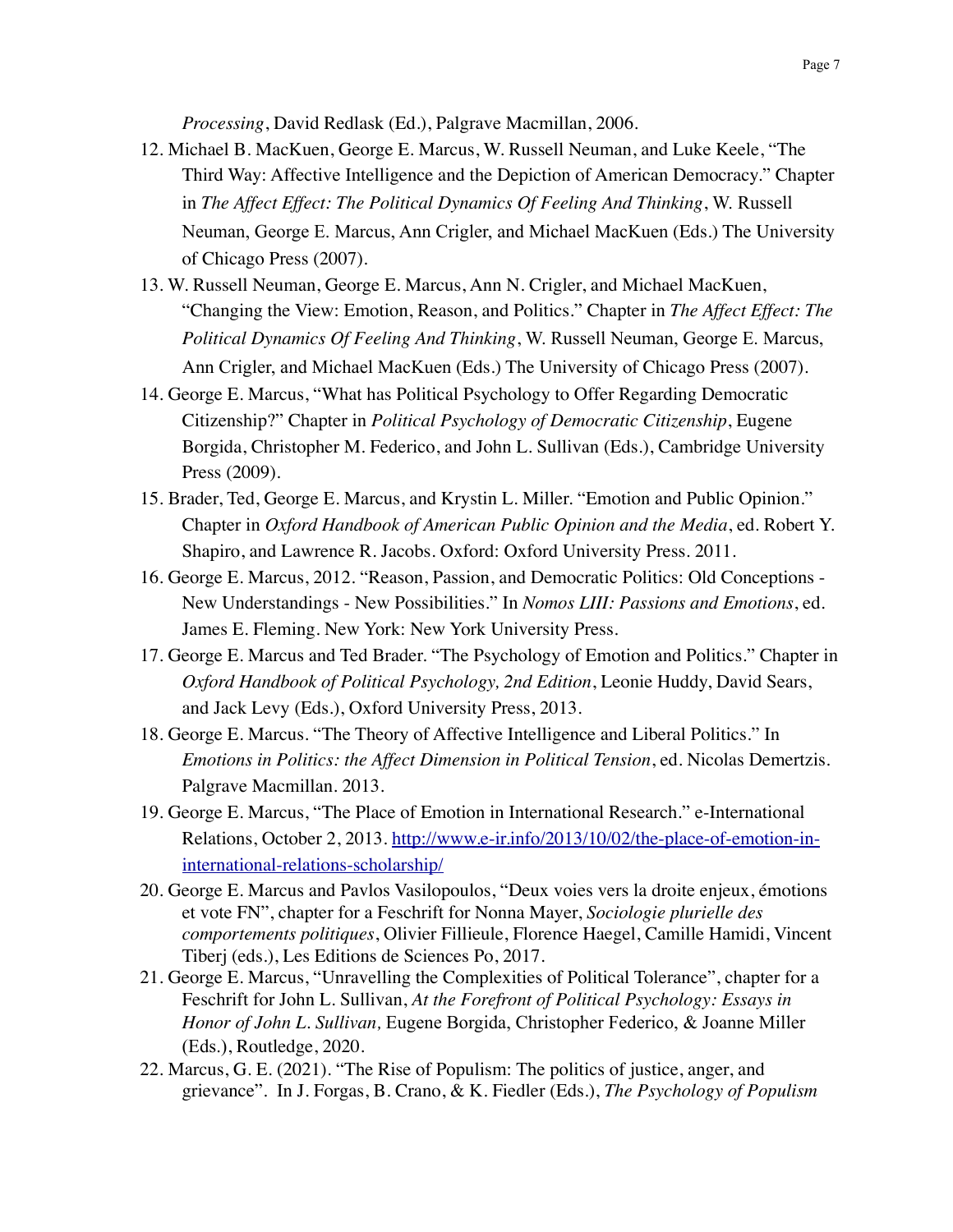(pp. 81-104). Routledge.

- 23. George E. Marcus, "Le Mythe de L'Électeur Rationnel", essay in Jean-François Marmion, *Psychologie de la Connerie en Politique*, Sciences Humaine Éditions, 2020.
- 24. W. Russell Neuman, George E. Marcus, and Michael B. MacKuen. (Forthcoming). "Rhetoric in Social Media". *Research Handbook on Social Media and Society*. M. M. Skoric and N. Pang (eds.). Northampton MA, Edward Elgar Publishing.

# **VII. Honors, Awards and Funding History:**

*Columbia College*:

University Scholarship, 1960, declined in favor of Proctor and Gamble Scholarship, 1960-64

*Northwestern University*:

Teaching Assistantship, 1965-66

University Fellowship, 1966-67

National Institute of Mental Health: Research Grant, 1966-67: Small Grants Program *National Science Foundation*:

Travel Fellowship to attend the IPSA World Congress, 1971(awarded through the APSA) *National Science Foundation*:

Research Grant, with John L. Sullivan (Minn.) and Jim Piereson (Penn.), "Political Tolerance Study", \$168,000, 1978

Research Grant, as above, supplemental grant, \$10,000, 1979

*Exxon Education Foundation*:

Program Grant, to fund the Public Opinion Program for Journalists, \$41,500, 1984-86 *Williams College*:

Presidential Grant, Political Participation and Emotional Factors Study, \$4,000, 1984-85 *Knight Foundation*:

Program Grant, to fund the Public Opinion Program for Journalists, \$30,000, 1987-89 *Williams College*:

Division II, Large Grant Program, The Role of Normative Considerations and Emotional Response in Political Judgment, \$3,500, 1988

*National Endowment for the Humanities*:

Project Support for the Democratic Theory Symposium Project, \$15,000 outright grant plus \$5000 matching grant, 1988-89

*John M. Olin Foundation*:

Project Support for the Democratic Theory Symposium Project, \$5000, 1988-89 *Ford Foundation*:

Project Support for the Democratic Theory Symposium Project, \$10,000, 1988-89 *Carnegie Corporation*:

Project Support for the Democratic Theory Symposium Project, \$14,000, 1988-89 *John M. Olin Foundation*:

Project Support for the John M. Olin Speakers Program in Leadership and Public Policy, \$35,100, 1990-91

*Sloan Foundation*:

New Liberal Arts Fellowship, released time support for 1991-1992

*John M. Olin Foundation*:

Project Support for the John M. Olin Speakers Program, \$9,975, 1991-92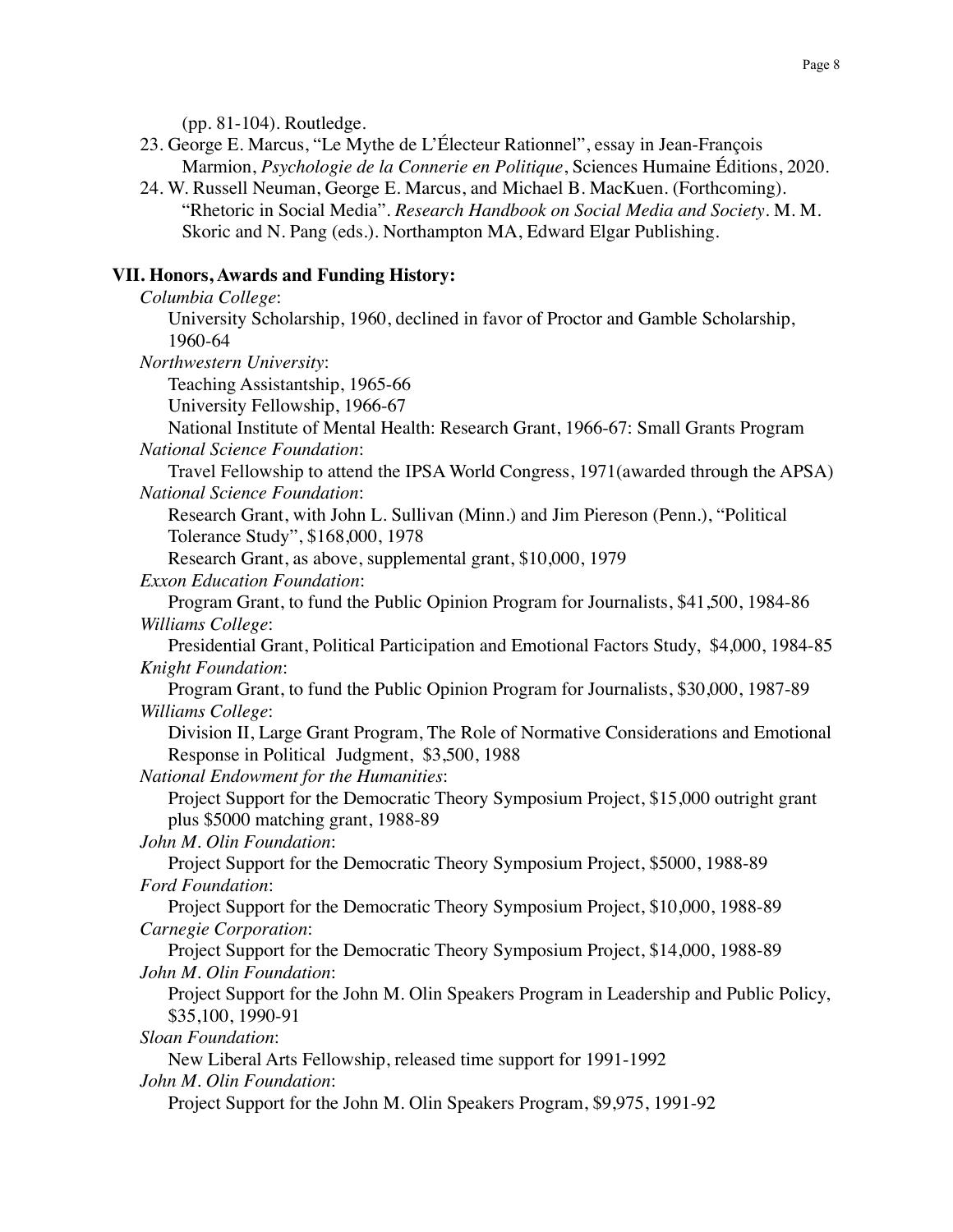*National Endowment for the Humanities*:

Summer stipend, released time support for 1992 for work on the book entitled, *The Sentimental Citizen: Emotion in Democratic Politics*.

*National Science Foundation*:

Research Grant, with John L. Sullivan (Minn.) and Elizabeth Theiss-Morse (Nebraska.), "Contemporary Influences on Political Tolerance: The Role of Threat Perceptions on Tolerance Judgments", \$125,272, 1993-95

Unfunded extension to same, 1995-96

*Sloan Foundation*:

New Liberal Arts Grant for curriculum development, released time support for 1993 *Political Psychology Section of the American Political Science Association*:

Best Book in Political Psychology, 1995. Award for *With Malice Toward Some: How International Society of Political Psychology:*

Albert Freedman Best Paper Award for the best paper presented at the 1996 International Society of Political Psychology Annual Scientific Meeting, q, Canada, June 30 - July 3, 1996, for "Emotion and Reason in Mass Political Behavior," with W. Russell Neuman, and Michael MacKuen.

*International Society of Political Psychology*:

 Jeanne M. Knutson Award "For Distinguished Service to the Society," 1997. *Williams College*:

The Oakley Center for the Humanities and Social Sciences, Center Fellowship, 1998-99. The Oakley Center …, Herbert H. Lehman Fellow, 1998-99

*The Rockefeller Foundation*:

The Bellagio Center, Individual Residency, February 1999

*Janssen Pharmaceutica:*

Research Foundation, March 2000, \$13,800, research grant to explore emotional reactions to advertising

*National Science Foundation*:

Small Grant for Exploratory Research. Panel Study on the Public's response to War with Iraq. With Michael MacKuen, Leonie Huddy, Stanley Feldman, and Charles Taber.

"Public Support in the Aftermath of 9-11." \$50,000. October 2002

*Choice:*

Winner 2002 Outstanding Academic Book. George E. Marcus, *The Sentimental Citizen: Emotion in Democratic Politics*. 2002. Penn State University Press.

*Williams College:*

Grant of \$4500 to support the translation of *The Sentimental Citizen: Emotion in Democratic Politics* into French for a French language edition of the book.

*Elections, Public Opinion, and Voting Behavior APSA Organized Section*:

Best Book in the field published at least five years prior for *Political Tolerance and American Democracy* (1982, University of Chicago Press). Awarded in September 2006

*National Science Foundation*:

Political Science Program grant of \$435,000 for "Deliberative Citizenship," a two-year grant beginning August 1, 2006, since extended by one year, With W. Russell Neuman and Michael MacKuen.

Supplement grant, January, 2009, \$39,000. *International Society of Political Psychology:*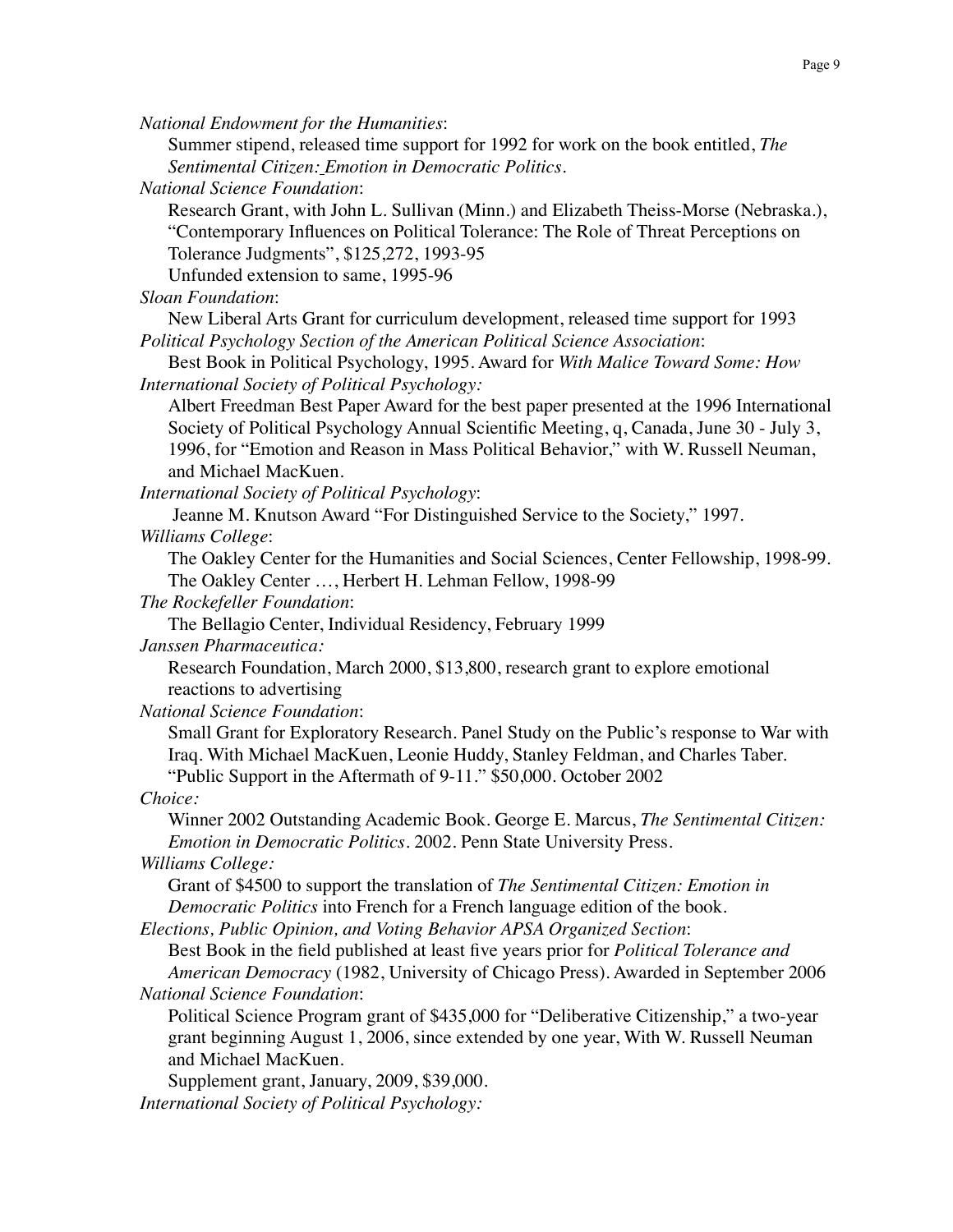2019 Harold Lasswell Award for "distinguished scientific contribution in the field of political psychology."

# **VIII. Convention Papers:**

George E. Marcus, "The Political Study of Personality: Two Value Metaphors." Paper presented at the IPSA World Congress of Political Science, August 1970, Munich.

George E. Marcus, John L. Sullivan, Michael Maggiotto, "Elite Responsiveness and the Political Competence of the American Electorate." Paper presented at the Yale Conference on Personality Politics, March 1975.

George E. Marcus, "Democratic Theories and the Study of Public Opinion." Paper presented at the 1984 Annual Meeting of the APSA, Washington, D.C., August 1984.

- George E. Marcus, "A Theory and Methodology for Measuring Emotions in Politics." Paper presented at the 2nd annual meeting of the Political Methodology Meeting, University of California at Berkeley, July 1985.
- George E. Marcus, "If there is a 'Spiral of Silence,' how might it work? Some Speculations." Paper presented at the World Association for Public Opinion Research/American Association for Public Opinion Research Annual Meeting, Saint Petersburg, FL, May 1986.
- George E. Marcus, "Normative Influences on Intolerance." Paper presented at the International Society of Political Psychology Tenth Annual Meeting, San Francisco, CA, July 1987.
- George E. Marcus, "The Structure of Emotional Appraisal: 1984 Presidential Candidates." Paper presented at the International Society of Political Psychology Tenth Annual Meeting, San Francisco, CA, July 1987.
- George E. Marcus, Michael MacKuen, Andy Glassberg, "The Role of Emotional Response in Presidential Campaign Dynamics: Excitement and Threat." Paper presented at the 1989 Annual Meeting of the APSA, Atlanta, Georgia, August 1989.
- George E. Marcus, John L. Sullivan, Elizabeth Theiss-Morse with Marcus Flathman Sandy Healy, "Political Tolerance Threat: Affective and Cognitive Influences." Paper presented at the 1990 Annual Meeting of the Midwest Political Science Association, Chicago, Illinois. April 1990.
- George E. Marcus, "Emotions and Politics: Hot Cognitions, the Rediscovery of Passion." Paper presented at the International Society of Political Psychology Thirteenth Annual Scientific Meeting, Washington, D.C., July 1990.
- George E. Marcus, "The Hidden Dimension of Candidate Evaluation." Paper presented at the First Annual Psychology Politics Conference: "Uses of Psychology in the Electoral Process," McCormack Institute of Public Affairs, University of Massachusetts the Center for Psychological Studies in the Nuclear Age, Cambridge Hospital, Boston, MA, May, 1991.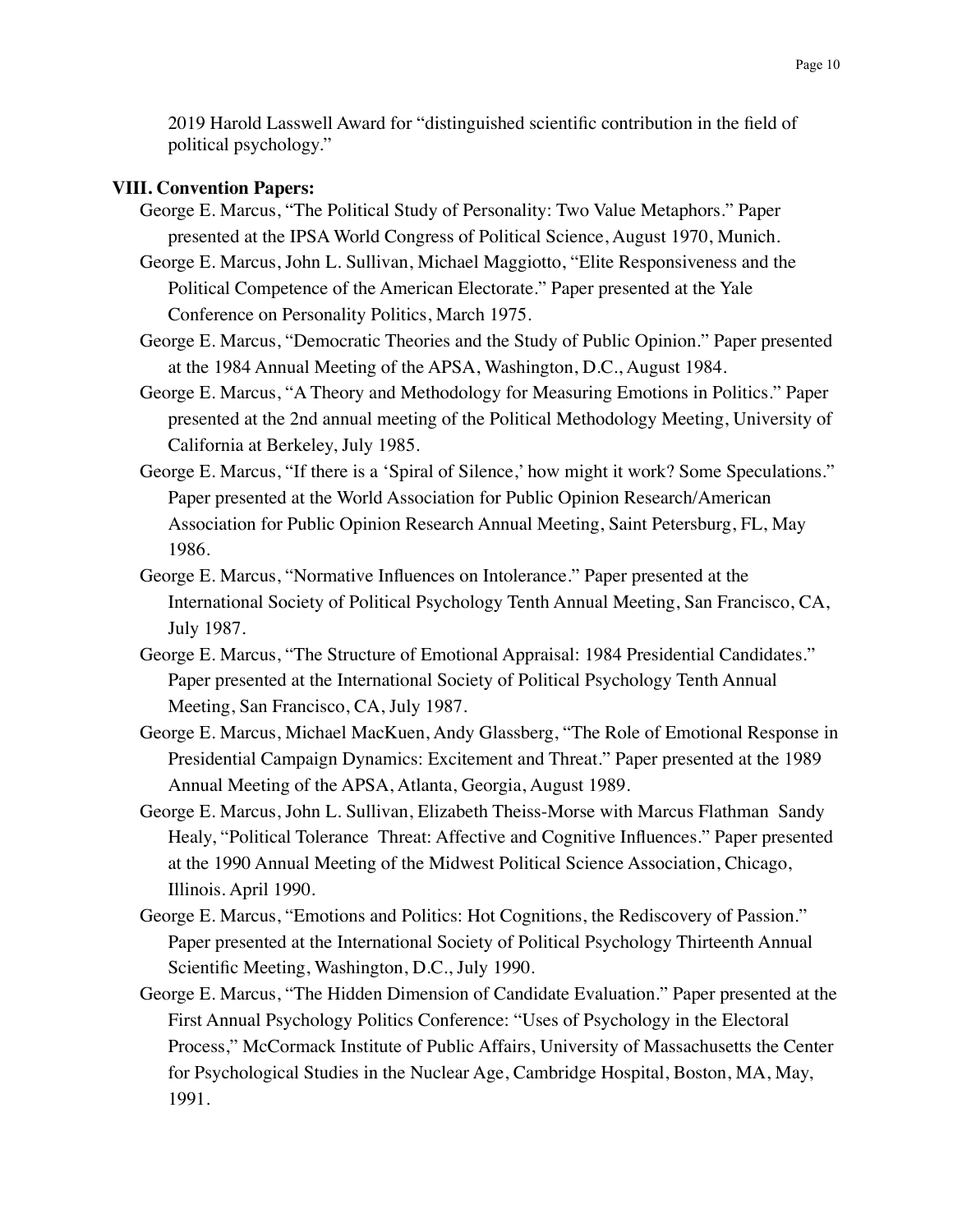- George E. Marcus, Michael MacKuen, W. Russell Neuman John L. Sullivan, "Dynamic Models of Emotional Response: The Role of Affect in Politics." Paper presented at the 1991 Annual Meeting of the American Political Science Association, Washington, DC. August 1991.
- George E. Marcus, Michael MacKuen, "Emotions and Politics: The Dynamic Functions of Emotionality." Paper presented at the Political Psychology Conference, University of Illinois, Urbana-Champaign, Illinois, June 17 – 20, 1993.
- George E. Marcus, W. Russell Neuman, Michael MacKuen, John L. Sullivan, "Dynamic Models of Emotional Response: The Multiple Roles of Affect in Politics." Paper presented at the Annual Meeting of the International Society of Political Psychology, Cambridge, MA, July 1993.
- Michael MacKuen, George E. Marcus, "Affective Intelligence During a Presidential Campaign." Paper presented at the Annual Meeting of the American Political Science Association, New York, NY, August 1994.
- Michael MacKuen, George E. Marcus, "Measuring Emotional Responses: A Proposal to the National Election Studies Board of Overseers." Paper to be presented at the NES Conference on Candidate Evaluation, Berkeley, California, Dec. 2-3, 1994.
- George E. Marcus, Donald R. Kinder, Michael MacKuen, Wendy Rahn, Lisa D'Ambrosio, "Measuring Emotional Responses in the 1995 Pilot: A Proposal to the 1995 NES Pilot Planning Committee." Proposal submitted to the National Studies Board of Overseers, April 3, 1995.
- George E. Marcus, Michael MacKuen. "Measuring Mood in the 1995 NES Pilot Study." Paper presented to the National Election Studies National Board of Overseers. Ann Arbor, MI, 1996.
- W. Russell Neuman, George E. Marcus, Michael MacKuen. "Emotion and Reason in Mass Political Behavior." Paper presented to the International Society of Political Psychology. Vancouver, Canada, July 2, 1996. The paper received the Alfred M. Freedman Award as the best paper presented at the 1996 Annual Scientific Meeting of the International Society of Political Psychology, June 30 - July 3, 1996.
- Michael MacKuen, W. Russell Neuman, George E. Marcus. "Affective Intelligence and Rational Choice." Paper presented to Midwest Political Science Association. Chicago, Illinois, April 10-12, 1997.
- George E. Marcus, Elisabeth Theiss-Morse, Sandra L. Wood. "Linking Neuroscience to Political Intolerance and Political Judgment." Paper presented at the conference on "Evolutionary Theory and its Critics: Toward a Greater Understanding of Ethnic Conflict. Utah State University, Logan, Utah, April 25-26, 1997.
- W. Russell Neuman, George E. Marcus, Michael MacKuen. "Affective Choice and Rational Choice." Paper presented to the American Political Science Association. Washington,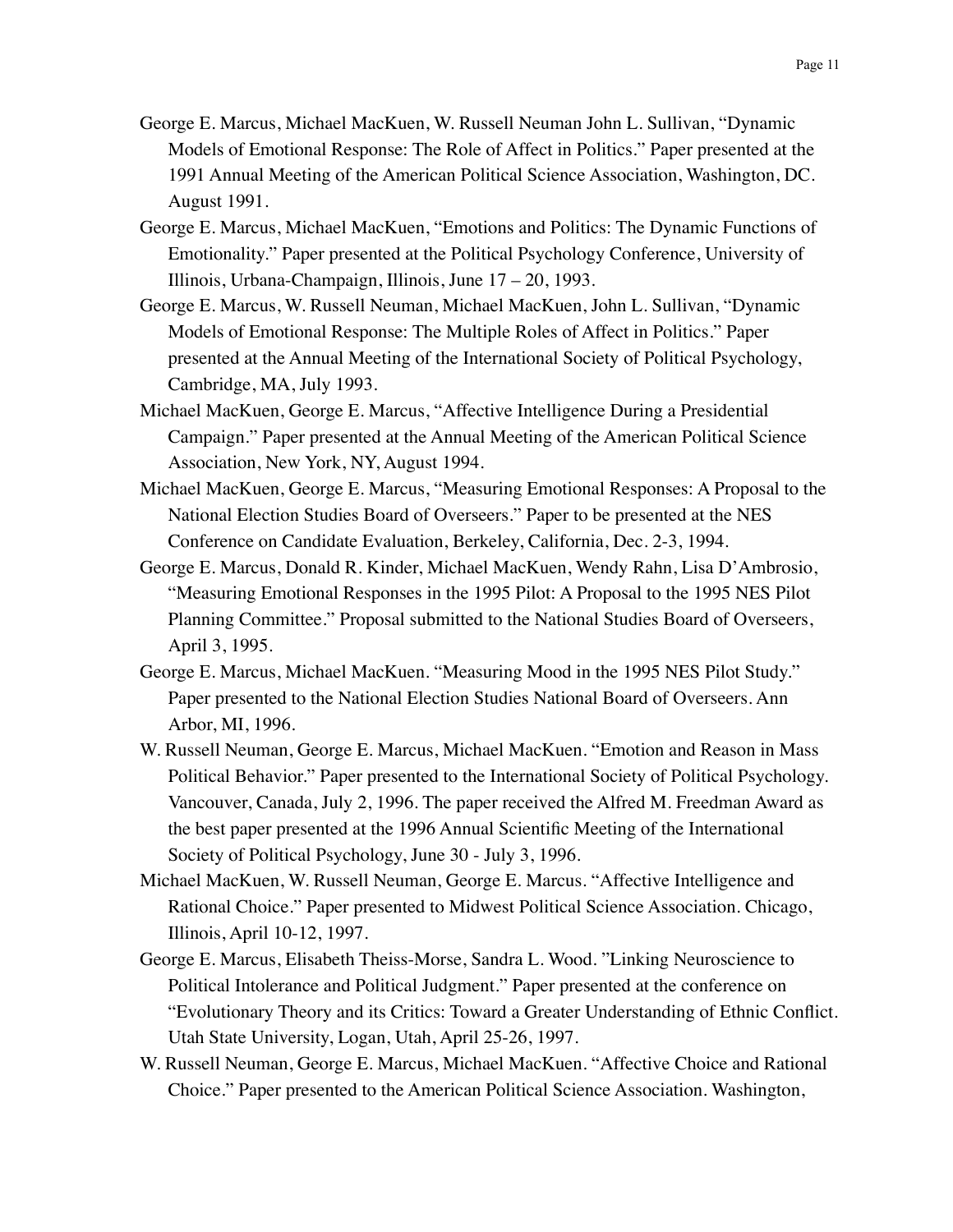DC, August 27-30, 1997.

- George E. Marcus, Michael MacKuen, W. Russell Neuman, "The Emotional Foundations of Partisan Loyalty, Defection, and Rational Choice." Paper presented at the Columbia University Political Psychology Symposium. New York. April 2000.
- W. Russell Neuman, Michael MacKuen, George E. Marcus, "Measuring Political Enthusiasm and Anxiety." Paper presented at the Annual Meeting of the Midwest Political Science Association, Chicago, Illinois. April 2000.
- George E. Marcus, Michael MacKuen, W. Russell Neuman "The Emotional Foundations of Partisan Loyalty, Defection and Rational Choice." Paper presented at the International Society of Political Psychology Annual Meeting, Seattle, WA, July 1-4, 2000.
- Michael MacKuen, W. Russell Neuman, George E. Marcus, 2000, "Affective Intelligence, Voting and Matters of Public Policy." Paper presented at the Annual Meeting of the American Political Science Association, Washington, DC, Aug. 31-Sept. 2.
- Michael MacKuen, George E. Marcus, W. Russell Neuman, Luke Keele, Jennifer Wolak, 2001, **"**Emotional Framing, Information Search, and the Operation of Affective Intelligence in Matters of Public Policy." Paper presented at the Annual Meeting of the Midwest Political Science Association, Chicago, IL, April 19-22.
- George E. Marcus, 2001, "The Psychology of Emotion and Politics." Paper presented at the Annual Meeting of the International Society of Political Psychology, Cuernavaca, Mexico, July 14-19.
- MacKuen, Michael, George E. Marcus, W. Russell Neuman, Luke Keele, and Jennifer Wolak. 2001. "Emotions, Information, and Political Cooperation." Paper presented at the Annual Meeting of the American Political Science Association, San Francisco, CA, Aug. 30-Sept. 2.
- Jennifer Wolak, Michael MacKuen, Luke Keele, George E. Marcus, and W. Russell Neuman, 2003. "How The Emotions Of Public Policy Affect Citizen Engagement And Public Deliberation." Paper presented at the Annual Meeting of the Midwest Political Science Association, Chicago, IL, April 4-6.
- Jennifer Wolak, Michael MacKuen, Luke Keele, George E. Marcus, and W. Russell Neuman, 2003. "How The Emotions Of Public Policy Affect Citizen Engagement, Public Deliberation, And The Quality Of Electoral Choice." Paper presented at the Annual Meeting of the American Political Science Association, Philadelphia, PA, August 27-31.
- George E. Marcus, 2003. "The Impact of 'Negativity' on Civic Involvement, Learning, and Political Judgment." Paper presented at the Rationality and Emotion Conference, Center for Interdisciplinary Research on Emotions, University of Haifa, December 18-21.
- Michael B. MacKuen, George E. Marcus, W. Russell Neuman, and Luke Keele. 2004. "The Third Way: Affective Intelligence and the Depiction of American Democracy." Paper presented at the Columbia University Political Psychology Symposium, October 16th.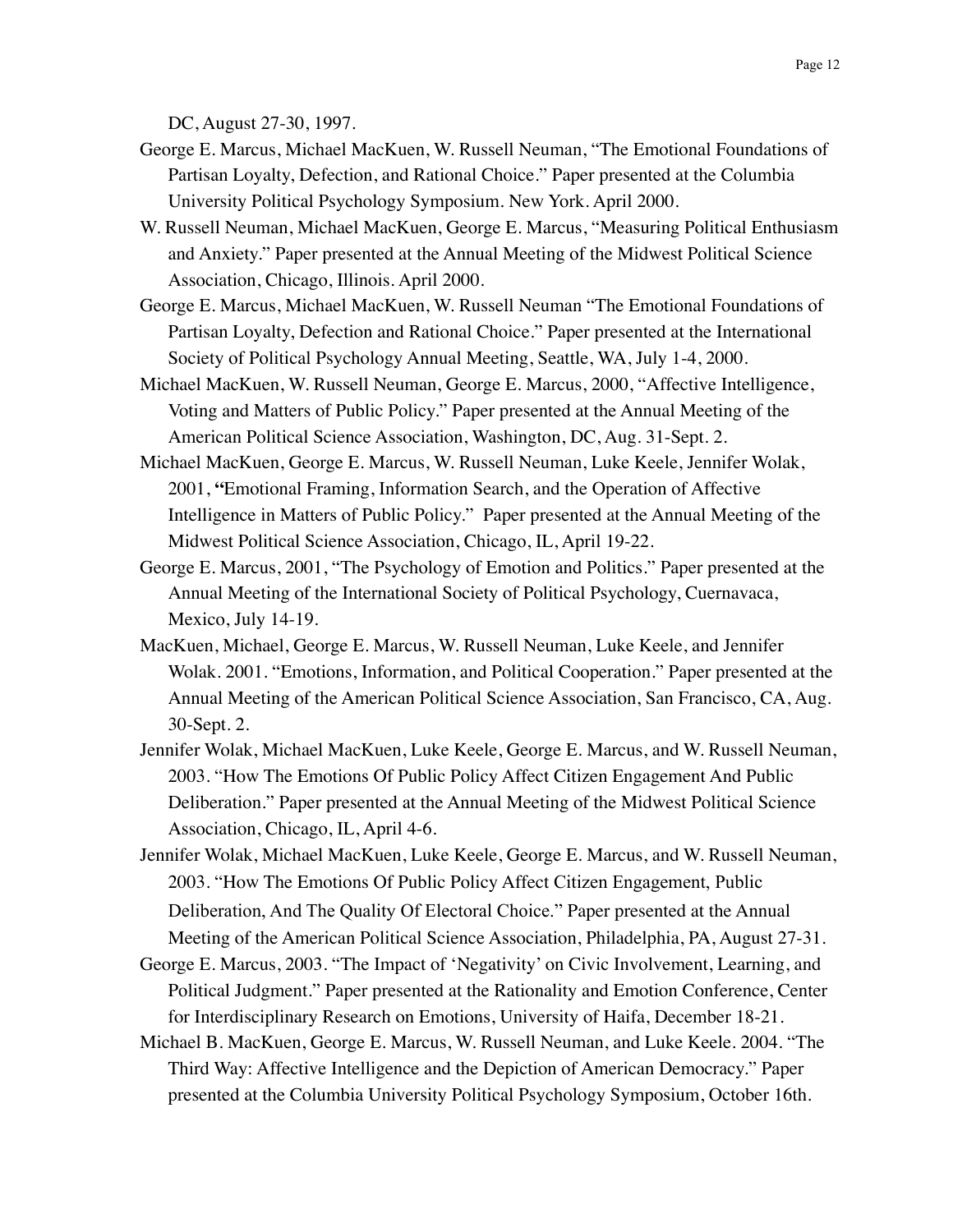- Michael B. MacKuen, Jennifer Wolak, Luke Keele, and George E. Marcus, 2005. "Crossing the Private/Public Boundary: Emotion as Perception and Motivation." Paper presented at the Annual Meeting of the International Society of Political Psychology, Toronto, July 3rd-6th; and, presented at CEVIPOF, Paris, September.
- Jennifer Wolak and George E. Marcus, 2006. "Personality and Emotional Response, Strategic and Tactical Responses to Changing Political Circumstances." Paper presented at the 20th Annual Hendricks Conference, University of Nebraska-Lincoln, October 13-14th.
- George E. Marcus, 2007. "The Recent History of Experimentation in Political Psychology: It's Past and Its Value in the Future." Paper presented at the Experimental Methods in the Social Sciences Colloquium. Sponsored by CEVIPOF, January 19-20.
- George E. Marcus, 2007. "Blinded by the Light" Aspiration and Inspiration in Political Psychology." Presidential Address presented at the Annual Meeting of the International Society of Political Psychology, Portland Oregon, July 5, 2007.
- Stanley Feldman, Leonie Huddy, and George E. Marcus, 2007. "Going to War: When Citizens Matter." Paper presented at the Annual Meeting of the International Society of Political Psychology, Portland, Oregon, July 4-8, 2007.
- Stanley Feldman, Leonie Huddy, and George E. Marcus, 2007. "Going to War: When Citizens Matter." Paper presented at the Columbia University Political Psychology Symposium, October 27<sup>th</sup>, 2007.
- George E. Marcus. "Affective Intelligence and Civic Society." Paper presented at the World Congress of the International Institute of Sociology, Budapest, Hungary June 26-30, 2008.
- George E. Marcus, W. Russell Neuman, and Michael MacKuen, "Measuring Subjective Emotional Responses: Contrasting Two Approaches to Measurement." Paper presented at the International Society of Political Psychology Annual Scientific Meeting, Sciences Po, Paris, July 8 - 12, 2008.
- George E. Marcus, W. Russell Neuman, and Michael MacKuen, "Assessing Subjective Emotional Responses: Two Approaches to Measurement." Paper presented at the Annual Meeting of the Midwest Political Science Association, Chicago, IL, April 2-5, 2009.
- George E. Marcus, W. Russell Neuman, and Michael MacKuen, "Measuring Subjective Emotional Response: New Evidence on an Alternative Method." Paper presented at the Annual Scientific Meeting of the International Society of Political Psychology, Dublin, Ireland, July 13-17, 2009.
- George E. Marcus, "Ethics and Journalism: what Neuroscience adds." Presentation to Association for Education in Journalism and Mass Communication, in Boston. Wednesday, August 5, 2009.
- George E. Marcus, "Emotion and the News" a Innovative Survey Methods workshop hosted by the Department of Homeland Security's (DHS) Human Factors and Behavioral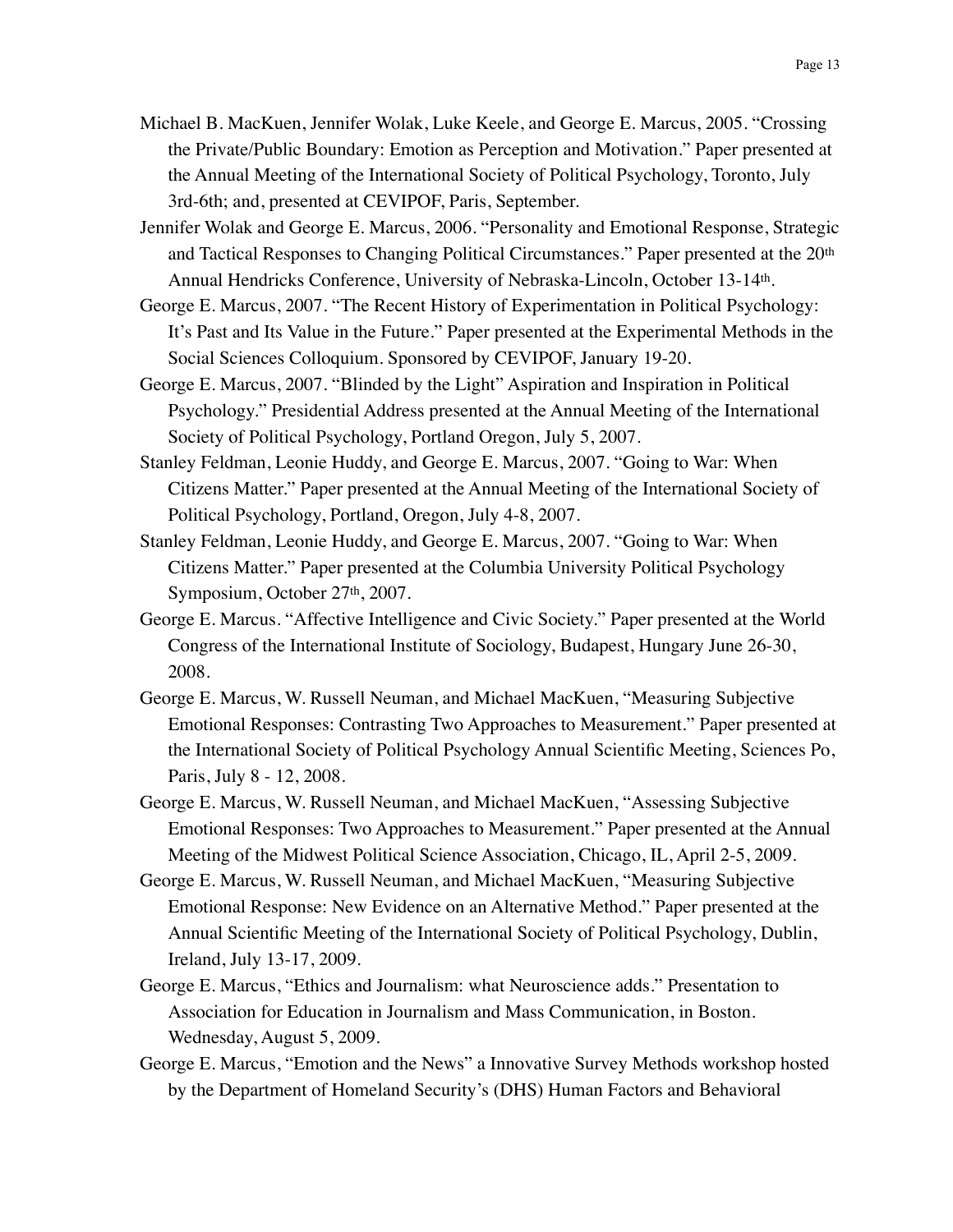Sciences Division (HFD) organized by the Institute for Homeland Security Solutions (IHSS). Chapel Hill, North Carolina. December 10 and 11, 2009.

- George E. Marcus, W. Russell Neuman, and Michael MacKuen, "Measuring Subjective Emotional Responses: Testing the Validity of Two Approaches to Measurement." Paper presented at the Midwest Political Science Annual Scientific Meeting, April 22-25, 2010, Chicago, Illinois.
- Michael B. MacKuen, George E. Marcus, W. Russell Neuman, and Patrick Miller, "Affective Intelligence or Personality?: State vs. Trait Influences on Citizens' Use of Political Information." Paper presented at the American Political Science Annual Meeting, Sept. 2-5, Washington DC.
- George E. Marcus, "Reason, Passion, and Democratic Politics: Old Conceptions New Understandings - New Possibilities." Principal (invited) paper for the annual meeting of the American Society for Political and Legal Philosophy, December 29, 2010, Boston, MA. Revised and schedule for publication, with commentary papers, in NOMOS (the annual publication of the Society).
- Michael B. MacKuen, George E. Marcus, W. Russell Neuman, and Patrick R. Miller. "Strategic Citizenship: The Dynamics of Personality, Emotion, and Citizenship Information Processing". Paper presented at the Annual Meeting of the Midwest Political Science Association, April 1-4, 2011, Chicago, IL.
- Michael B. MacKuen, Patrick R. Miller, George E. Marcus, and W. Russell Neuman. "The Attentive Citizen: The Dynamic Impact of Emotions on Attention to Political News Over Time". Paper presented at the American Political Science Annual Meeting, Sept. 1-4, 2011Seattle WA.
- W. Russell Neuman, Michael B. MacKuen, and George E. Marcus. "The Affective Resonance of Tea Party Politics". Paper presented the Annual Meeting of the Midwest
- George E. Marcus, "Unexamined Aspects of Morality and Risk: Of Space and Time," Paper presented at the Moral Emotions and Risk Politics Conference at Delft University of Technology, The Netherlands, March 4, 2013.
- George E. Marcus. "The Surprising Relationship Between Emotion and Deliberation: Neuroscience's Transformation of the Ancient Opposition of Emotion and Reason", Paper presented to the Department of Values, Technology, and Innovation, Delft University of Technology, The Netherlands, March 5, 2013.
- Michael B. MacKuen, Patrick R. Miller, George E. Marcus, and W. Russell Neuman "Affective Signatures and Attention: The Persistent Impact of Emotional Responses to the News". Paper presented the Annual Meeting of the Midwest Political Science Association, April 11-13, 2013, Chicago, IL.
- W. Russell Neuman, George E. Marcus, and Michael B. MacKuen. "Hardwired for News: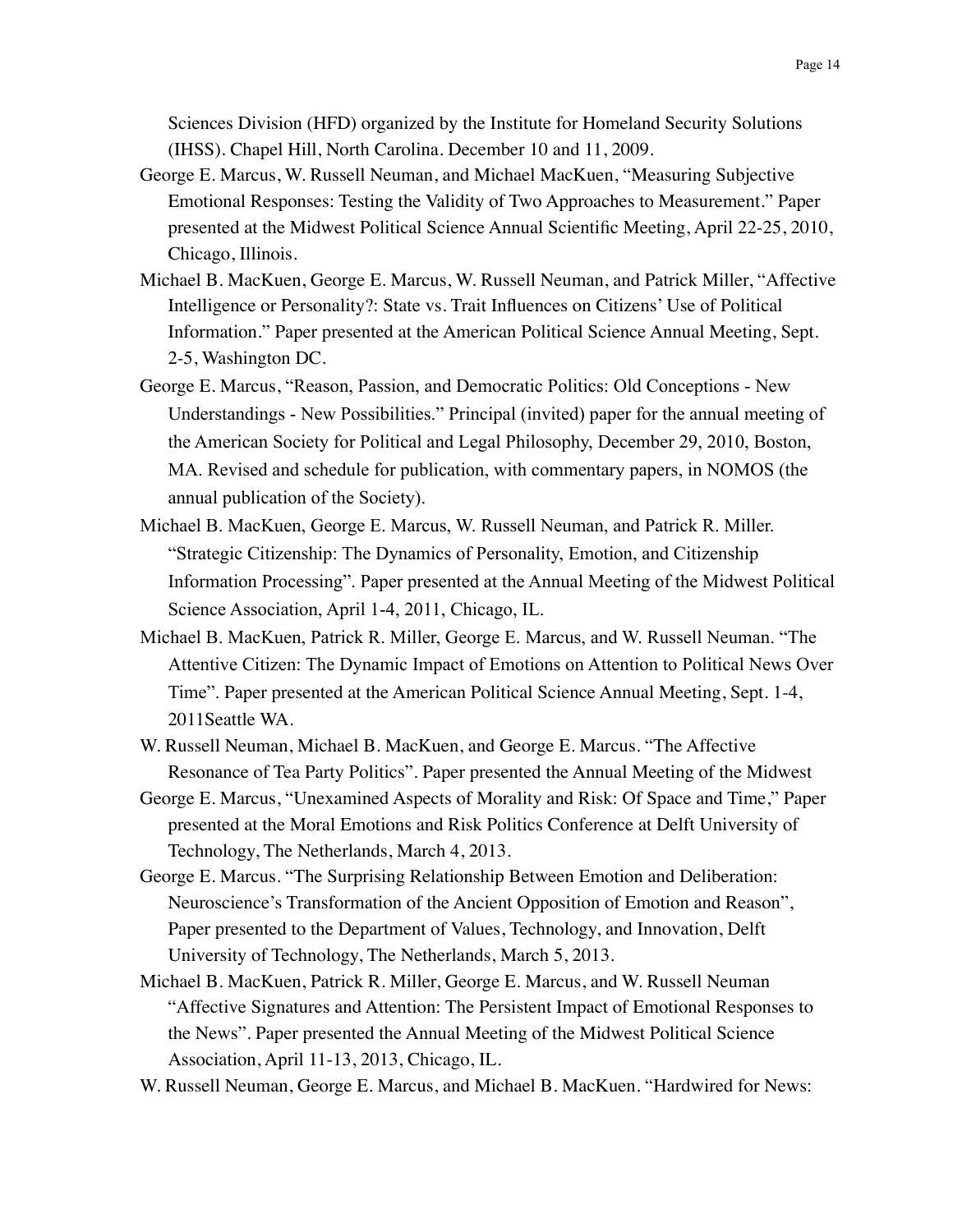Affective Intelligence and Political Attention". Presented at the American Political Science Association Annual Meetings, August 29-31, 2013, Chicago, IL.

- George E. Marcus, W. Russell Neuman, and Michael B. MacKuen, "Ideology, Affect, Context, and Political Judgment: When Conservatives and Liberals Share Feelings and When They Don't". Paper presented at the Annual Meeting of the Midwest Political Science Association, April 3-6, 2014, Chicago, IL.
- George E. Marcus, W. Russell Neuman, and Michael B. MacKuen, "Ideology, Affect, Context, and Political Judgment: When Conservatives and Liberals Share Feelings and When They Don't". Paper presented at the Annual Meeting of the American Political Science Association, August 28-31, 2014, Washington, DC.
- George E. Marcus, with Chris Johnston, Howard Lavine, Milton Lodge, Michael MacKuen, and W. Russell Neuman, Toward a General Theory of Political Judgment." Paper presented at the November 22, 2014 Columbia Political Psychology Meeting.
- George E. Marcus, Nicholas Valentino, Pavlos Vasilopoulos, and Martial Foucault, "Fear, Anger and Voting for the Far right: Evidence from the November 13 Paris Terror Attacks". Paper presented at the Sept. 1-4, 2016, Annual Meeting of the American Political Science Association, Philadelphia, PA. Winner of the the French Politics Group, 2016 Frank L. Wilson Award for Best Paper Presented at APSA.
- George E. Marcus, Pavlos Vasilopoulos, Martial Foucault, and Nicholas Valentino, "Reimagining the Foundations of Voting: Dispositions, Fear, and Anger in Recent French Elections". Paper presented at the June 30-July 3, 2017, Annual Meeting of the International Society of Political Psychology, Edinburgh, Scotland.
- George E. Marcus, W. Russell Neuman, and Michael B. MacKuen, "How People Appraise and Respond to threat. Paper presented at the Annual Meeting of the Midwest Political Science Association, April 5-8, 2018, Chicago, IL.
- Martial Foucault, Pavlos Vasilopoulos, George E. Marcus, and Nicholas Valentino, "The Political Geography of Emotional Reactions in France," Paper presented at the Annual Meeting of the Midwest Political Science Association, April 5-8, 2018, Chicago, IL.
- George E. Marcus, Pavlos Vasilopoulos, and Martial Foucault, "Affective Agency: The Rise of Nationalist Parties in Europe and the US", Paper presented at the Annual Meeting of the Midwest Political Science Association, April 4-7, 2019, Chicago, IL.
- Haley McAvoy, Pavlos Vasilopoulos, and George E. Marcus, "Emotions, Geography and Extreme Voting: The Impact of Fear, Anger and Aggregate-Level Party Support in the French Presidential Elections", Paper to be presented at the Annual Meeting of the Midwest Political Science Association, April 14-17, 2020, Chicago, IL.
- George E. Marcus, Lasswell Award Plenary Presentation, "What we can see and what we cannot: The different roles of emotion in the rise of right populist movements". Presented at the Annual Meeting of the International Society of Political Psychology, July 16, 2020, Virtual Meeting.
- George E. Marcus, "Evaluating the Status of Theories of Emotion in Political Science and Psychology.' Paper presented at the Annual Meeting of the Midwest Political Science Association, April 7-10, 2020, Chicago, IL.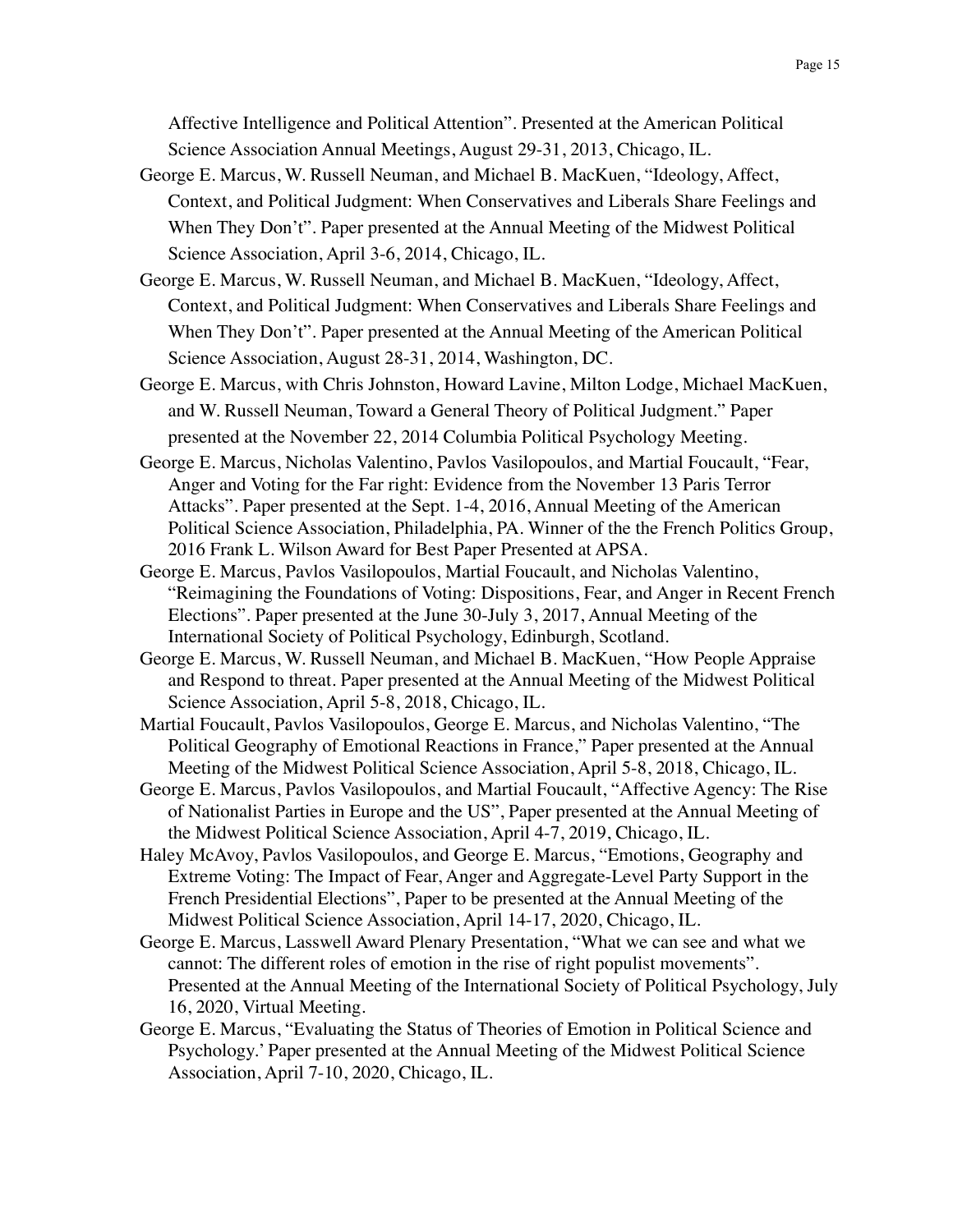#### **IX. Other Professional Activities:**

I regularly referee for *APQ*, *APSR*, *AJPS*, *Social Science Quarterly*, *Polity*, *POQ*, *WPQ*, *Journal of Political Philosophy, Canadian Journal of Political Science, British Journal of Political Science, Political Psychology, Political Behavior, Journal of Politics, The Social Science Journal, Political Theory, Personality and Social Psychology Bulletin*, National Science Foundation (political science and sociology divisions), Social Sciences and Humanities Research Council of Canada, various other national social science foundations, external tenure review committees of various universities, various publishers for American politics texts, methodology texts and research monographs on topics related to my areas of interest.

I serve on the Editorial Board of the journal, *Political Psychology*. I have served in various capacities in the service of the International Society of Political Psychology. I was executive director, and have held various elected offices including Vice-President, President , and Councillor.

The founders of a newly formed society, the Society of Philosophy of Emotion approached me to serve as a director, and also serve on the editorial board of the journal. Those two roles begin the coming calendar year.

I serve, when asked, as discussant and chair on various panels for the APSA annual convention, Midwest Political Science annual convention, the International Society of Political Psychology annual scientific meeting, and in 2005 at the French Political Science Association annual congress. I often serve as an external referee for other educational institutions in providing requested professional reviews for candidates for junior and senior promotion. I also serve on various awards committees (for example, in 2001, chairing the Philip E. Converse book prize committee for the elections, public opinion, and voting behavior section of the American Political Science Association). In 2002 I served on the Erikson Young Scholar award selection committee for the International Society of Political Psychology and in 2005 served on selection committee for the Emerging Scholar Award of the APSA Organized Section on Elections, Public Opinion, and Voting Behavior. I have served as chair of the best dissertation in the field of political psychology for the American Political Science Association, Political Psychology Section.

Along with John L. Sullivan, I co-founded and co-edited the Journal *POLITICAL METHODOLOGY*. The journal was founded and began its publishing life in 1974. I was coeditor from 1974 through 1984 and editor through 1985 when it was turned over to others to sustain.

From 1984 to 1989, I was the director of the Public Opinion Program for Journalists. This was a weeklong training program held each summer at Williams College for journalists involved in polling. The program was sponsored by Williams College and the Roper Center and funded, in part, by grants from the Exxon Education and Knight Foundations. I also occasionally consult for a number of newspapers on subjects pertaining to public opinion polling.

From 1991 to 1996, I was the executive director of the International Society of Political Psychology, an interdisciplinary academic society for the development of the field of political psychology. The Society during my term was very active and growing, from an annual membership of 500 in 1991 to over 840 by 1996 (representing members in over 55 countries). In my capacity as executive director, I managed the central office of the Society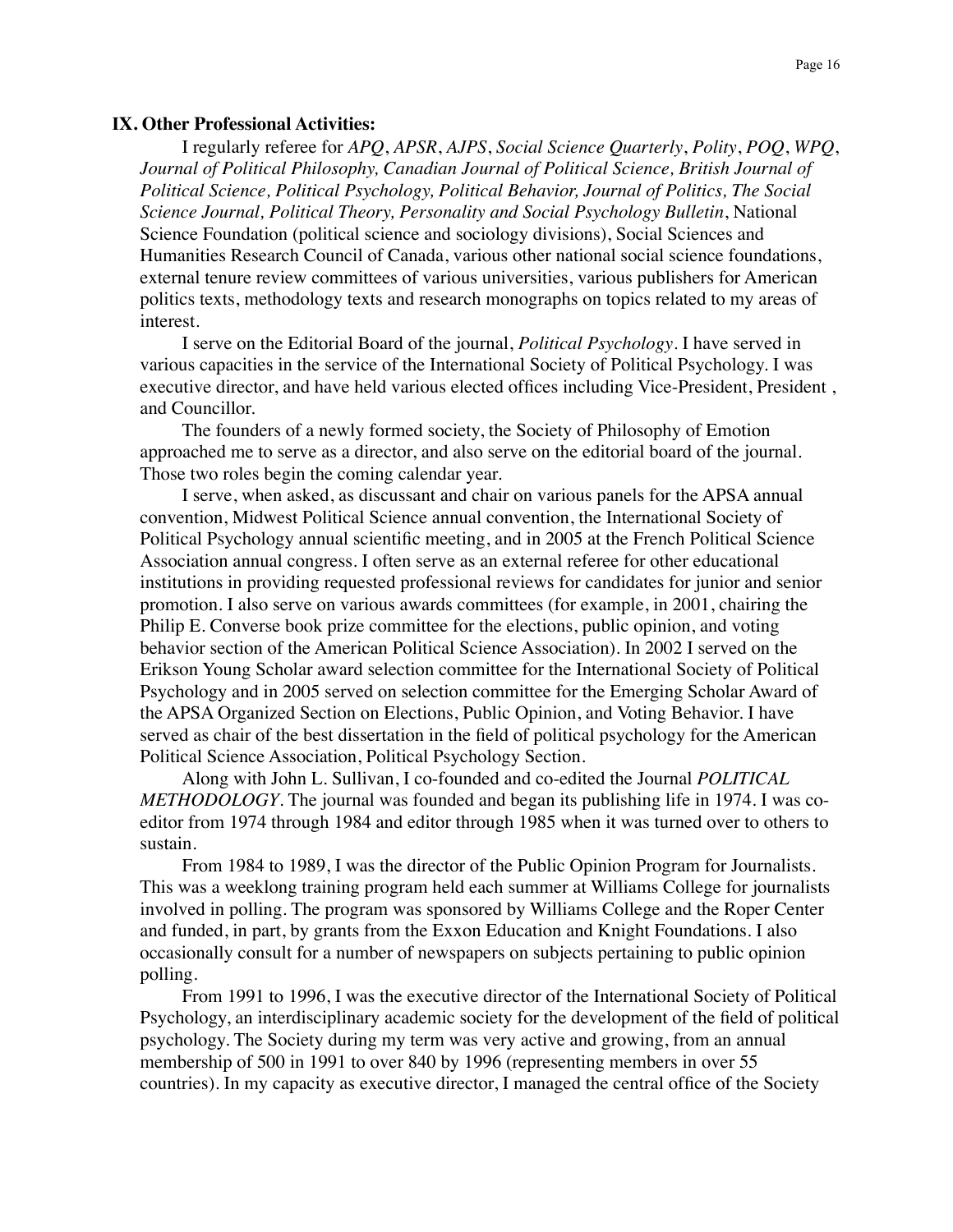(overseeing membership records, dues collections, publications, the development of the newsletter and website as well as other related activities).

I served on the National Election Studies 1995 Pilot Planning Committee.

I have served on the Board of Directors of the Roper Center for about 20 years, in the final three years of my service as Chairman of the Board. I resigned in 2008 as other commitments made it impossible for me to attend the two annual meetings of the board.

I frequently give invited talks on political psychology, political tolerance, and the role of emotions in politics. Since 1997-98, I have given talks at: the Ohio State University; the University of Southern California; the University of California at Los Angeles; the University of Pennsylvania; Northeastern University; the University of Chicago; the University Belgrano, Buenos Aires, Argentina; the Universidad Diego Portales and The Universidad Catolica, both in Santiago, Chile; the University of Washington; the University of North Carolina Chapel Hill; SUNY Albany; Stony Brook University; Columbia University; the University of Massachusetts (to the Social Psychology program); the Universidade Lusiada, Porto, Portugal; Oregon University; SciencePo, CEVIPOF, CEE, CERI, Paris; Haifa University, Tel Aviv University, The Israel Democracy Institute, Jerusalem, Israel, Sciences Po (talks at the Grenoble, and Toulouse universities), Oxford University, Leiden University, Texas A & M University, Denison College, Nebraska University, Delft University of Technology, Harvard University, Harvard Law School, the University of California Berkeley, Delft Technical University (the Netherlands), The Council or Ministers of the European Union (Brussels), the National Autonomous University of Mexico (Mexico City), Science Po-Grenoble, Norwegian Academy of Science and Letters, the Institute for Social Research, Oslo, Norway, the University of Bergen, Bergen Norway.

I have also taught at the inaugural program (2002) of the European Summer Institute of Political Psychology, hosted at the Warsaw School of Social Psychology, Warsaw, Poland. I also have taught at the Summer Institute of Political Psychology during its tenure at Ohio State. I now am one of the core faculty at the International Society of Political Psychology's Summer Academy 2015-2017.

I also do a select number of interviews for journalists, especially on the role of emotions in ongoing political campaigns or high stress political situations (including the major US newspapers and magazines, the New York Times, NewsWeek, and Washington Post, and, as a result, for a number of regional newspapers, for various National Public Radio shows, and for European media outlets).

I occasionally provide book reviews for journals though I try to do this only when my time permits.

## **X. Teaching Interests:**

I taught the introductory course in American Politics, the senior seminar in American politics, and elective courses on Public Opinion and Political Behavior, American Political Elections, Political Psychology, Political Tolerance, Methodology (introductory; measurement theory; and, advance multivariate methods), Democratic Theory and American Politics, American Political Parties. In addition, I offered tutorial courses (in the Williams College mode) on moral judgment and on the nature of truth.

Two of my syllabi were published in the American Political Science Association's Political Science Course Syllabi Collection, "Political Elections" in Political Behavior, Nancy Zingale (Ed.) and "Empirical Political Science" in Methodology, John Freeman and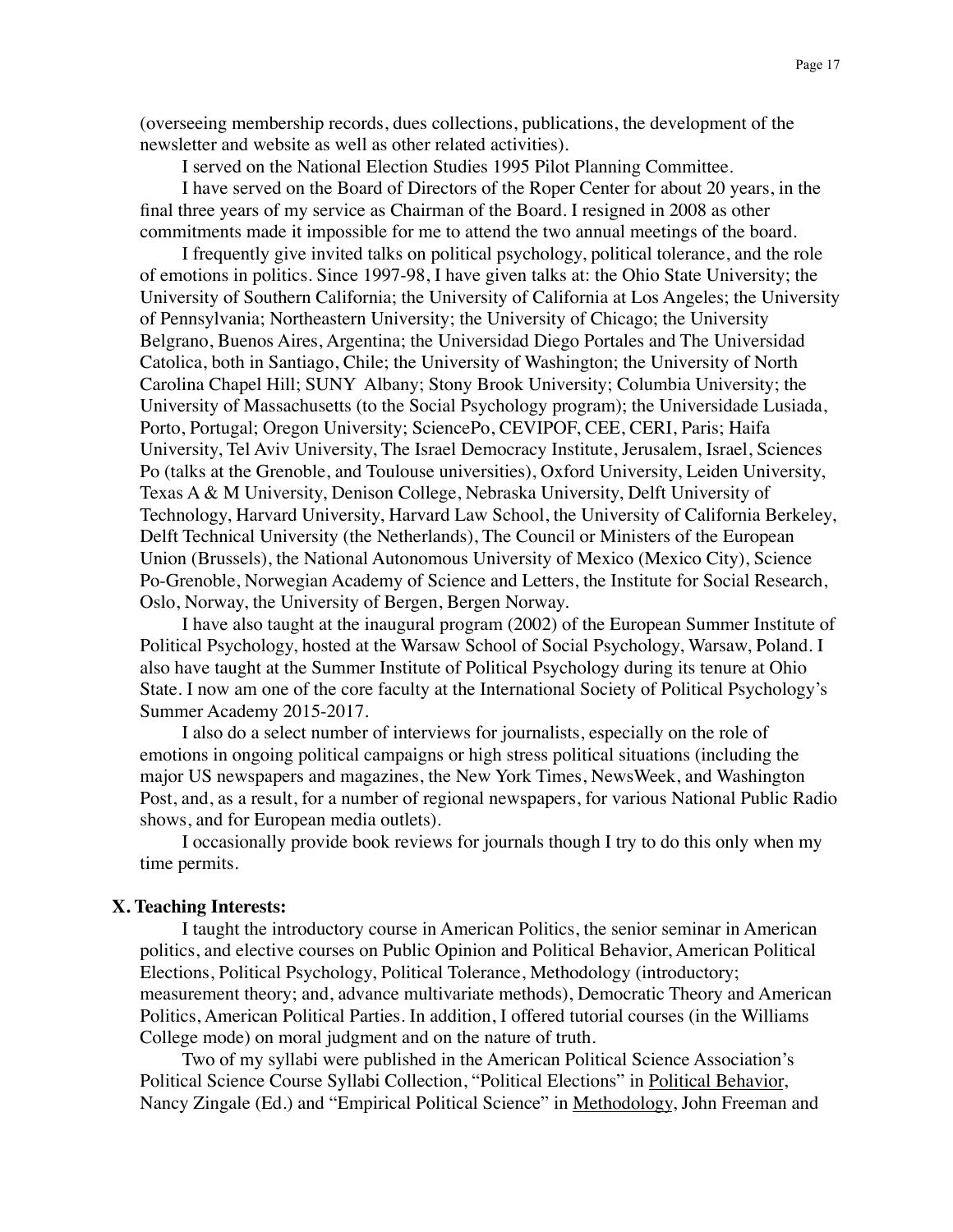W. Phillips Shively (Eds.).

I taught at SciencesPo (Paris) both graduate and undergraduate courses in political psychology (in 2005, most recently, in spring 2013).

### **XI. Current Activities:**

In my research, I am focused on how democracies function and of late have been particularly concerned with the role of passion and reason as they influence public opinion and political behavior. My principal goal has been to develop and examine a model of political judgment that incorporates conscious reflection and other deliberative faculties along with the capacity to rely on habit.

My research has focused on models that incorporate emotions into an informationprocessing paradigm. During a sabbatical year, in the early 1980's I began to read and then draw on the neuroscience literature to better understand how emotion might be better understood and applied to politics. While a lonely endeavor at first, that strategic redirection is becoming increasingly popular in the discipline. The research to date has made considerable progress and, I believe, has led to an understanding of political thinking that is more powerful than those models that are restricted to purely cognitive accounts of thinking (see chapters in *Research in Micropolitics* and articles no. 15-20, 23-24 listed above). The work of my colleagues, Russ Neuman and Michael MacKuen, is primarily presented in *Affective Intelligence and Political Judgment*. The book provides the theoretical foundations for the study of emotions and politics as well as demonstrating with empirical research the ability of this approach to shed new light on enduring controversies in the field of mass political behavior. The book presents the recent work in neuroscience on the structure and functions of emotions, the relationships of emotionality to thinking and political action, as well as demonstrate the fruitfulness of this new work by examples from our current research.

Along with John L. Sullivan, Elizabeth Theiss-Morse, and Sandra Wood, I published a book reporting on a series of experiments that attempt to sort out the role that emotional and cognitive processes play when people make political tolerance judgments. This has also been an area where I have applied the same refocus on to the role of emotion. The book, *With Malice Toward Some: How People Make Civil Liberties Judgments*, was the first in the then new series on political psychology published by Cambridge University Press. The book received the American Political Science, Political Psychology section prize for the best book in political psychology published in 1995.

We continued our work on this area. With the support of a grant from the National Science Foundation, we extended our work to television presentation of news. In this work, we again used experimental methods to explore when and how people react to the presentation of news stories on noxious groups and when and why people adjust their tolerance judgments. We published two articles describing that work.

My book, on emotion and democratic theory, was drafted during my residency at the Bellagio Center February 1999. The book, *The Sentimental Citizen: Emotion in Democratic Politics* (2002, Penn State University Press), integrates traditional and contemporary theories on democracy with current empirical findings on American political behavior and political psychology. The book reformulates conceptions of democratic citizenship in light of recent research on the complementary and cooperative relationships between emotions, cognition, learning and action. A French language edition was published by Les Presses de Sciences Po in 2008.